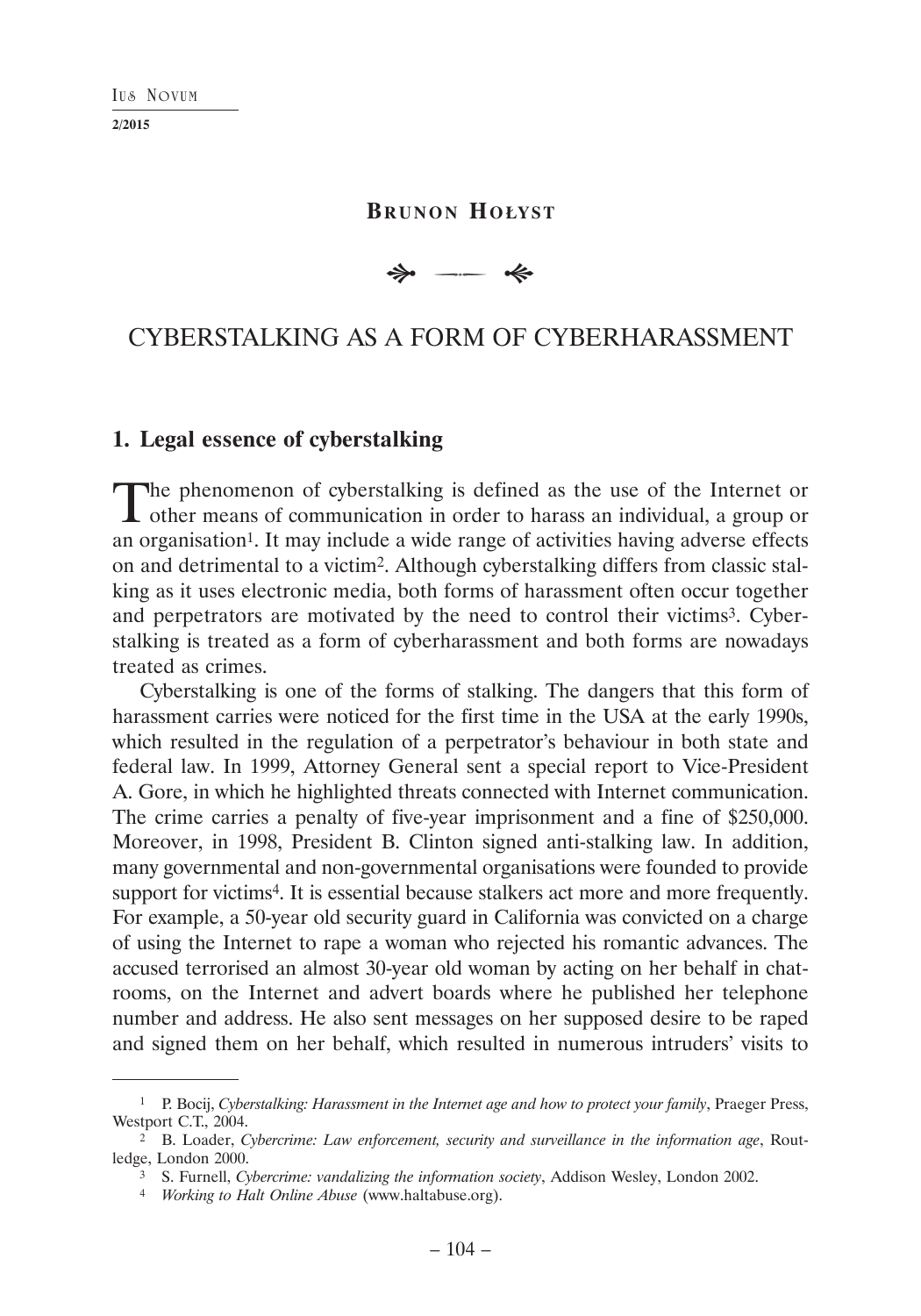the woman's house. The accused pled guilty and was sentenced to six years' imprisonment. In San Diego, a stalker terrorised students via the Internet and his victims received hundreds of threatening emails, sometimes tens of them per day. The perpetrator wanted to take revenge for being laughed at, as he thought, but in fact, the victims had never even spoken to him.

Canadian anti-stalking legislation entered into force in 1993 and it envisages that "Nobody can be constantly afflicted by letters, surveillance of the dwelling or workplace, or threats against oneself or one's family that endanger their physical or psychical security". However, for the first time in history, stalking was recognised as criminal activity in California, in the US, in 1998<sup>5</sup>. It was decided that the law of that state should ban stalking and expressing threats against other persons if these make them feel that there is safety hazard to them and their families. In case of cyberstalking, the threats are transmitted via the Internet, email, telephone (also a cellular one), facsimile, video or any other electronic means of communication. The definition of the concept of "threat" was amended in California and now it covers a "threat transmitted in the form of an electronic transmission"6.

The term stalking covers a series of specific behavioural activities. They include, inter alia, false accusation that aims to ruin a victim's reputation. The accusations are published in various places on the web, such as blogs, social networking sites etc. Cyberstalkers collect information on their victims, their family, friend, the surrounding etc. They look for that information online and sometimes hire specialists, e.g. private detectives. The perpetrators monitor their victims' online behaviour in real time (on line) and try to steal their personal passwords, and this way gain access to private information7. One of the signs of cyberstalking is encouraging other people to harm a victim; to this end, they present their victim as a person guilty of many evil deeds, provide the victim's personal data, photographs, address, telephone number, etc. They often present the victim as their stalker. Cyberstalking sometimes takes the form of infecting the victim's computer with viruses and sometimes in ordering – on a victim's behalf – various goods such as erotic gadgets or pornographic magazines subscriptions, which are then delivered to a victim's house. In case of young people, cyberstalkers often strive to arrange real-life meetings8.

<sup>5</sup> California Cyberstalking Laws (http://www.shouselaw.com/cyberstalking.html) (29.11.2013).

<sup>6</sup> *Cyberstalking crime research* (http://www.crime-research.org/library/Cyberstalking.htm).

<sup>7</sup> P. Bocij, *Cyberstalking: harassment in the Internet age and how to protect your family*, Praeger Press, Westport C.T., 2004, pp. 9–10.

<sup>8</sup> D. Sarzała, *Problem agresji i przemocy w multimediach elektronicznych – aspekty psychologiczne i etyczne* [Problem of aggression and violence in electronic multimedia – psychological and ethical aspects], [in:] J. Bednarek, A. Andrzejewska (ed.), *Cyberświat –możliwości i zagrożenia* [Cyberworld – possibilities and threats], Wyd. Akademickie "Żak", Warszawa, pp. 243–273; also compare B. Hołyst, *Bezpieczeństwo społeczeństwa* [Community security], vol. III, PWN, Warszawa 2015, p. 586 and the following.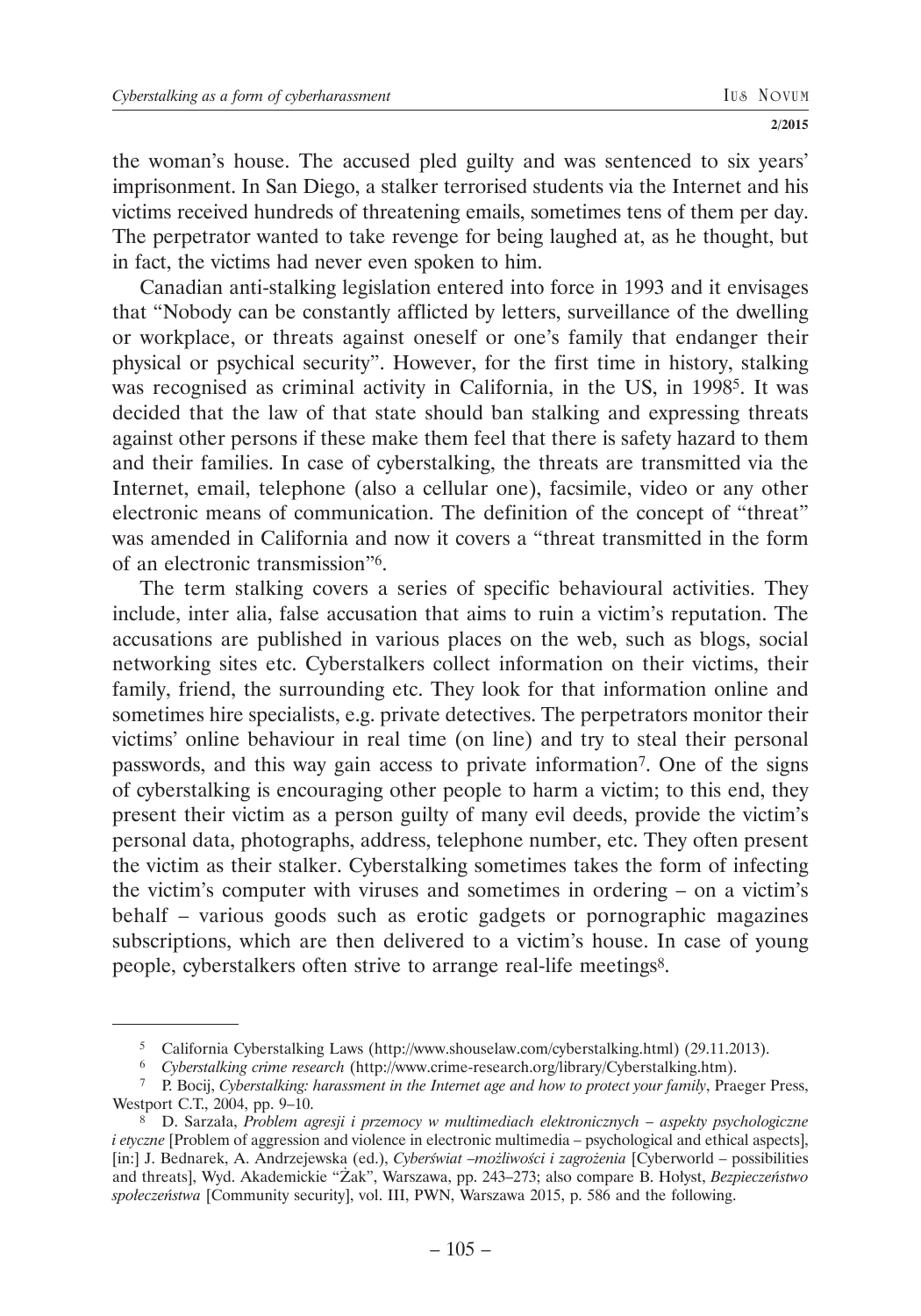#### BRUNON HOŁYST

#### **2/2015**

According to an American website involved in the research into stalking phenomena (www.stalkingvictims.com), almost 1.5 million Americans have been affected by this problem. The perpetrators of stalking are usually men (66–90%). But both men and women look for a victim among persons representing the opposite sex, thus the background is erotic. Stalking is committed against representatives of the same sex less frequently. Perpetrators are usually middleaged (30–50 years old), but there can also be younger persons, e.g. 15-yearolds, and in extreme situations even 9–11-year-olds<sup>9</sup>. Contrary to a common belief, it does not concern only stars or celebrities. The victims are also ordinary people, however, their cases are not well-known ones because the media are not interested in publicising them. In one case a stalker harassed a female colleague for four years. He was dismissed from work and ordered to refrain from intimidating her. The perpetrator ran amok, entered the workplace, shot seven persons and injured four (including the woman he used to harass). In another similar case, an emotionally disturbed woman attacked a well-known American TV showman, David Letterman of the CBS. The woman believed that the famous comedian was her husband and harassed him for a few years. In 1998, G. Dellapenta from Los Angeles published the genuine personal data on the web, including the address and telephone number of his former partner who left him. Then, pretending to be her, he announced that she was in favour of very shocking forms of sexual intercourse and started to demand them from her. Six other men responded to the encouragement. The man was brought before court and sentenced to six years' imprisonment<sup>10</sup>.

As it was mentioned, the first American state to pass anti-stalking law was California and the reason behind that decision was a series of stalkingrelated murders, e.g. in 1982 attempted murder of actress Theresa Saldana, and a massacre by Richard Farley in 1988. The first regulations were laid down in the criminal law of California on the initiative of Judge John Watson of Orange County, who together with senator Ed Royce led to passing the anti-stalking bill<sup>11</sup>. The states of Alabama, Arizona, Connecticut, Hawaii, Illinois, New Hampshire and New York developed and implemented anti-stalking programmes. The states of Alaska, Florida, Oklahoma, Wyoming and California revised their legal regulations and introduced formal bans on stalking (especially cyberstalking) and started treating it as a crime. Texas started developing a protective system and legal regulations against cyberstalking and as a result, Electronic Communication Act was passed in 2001.

 <sup>9</sup> www.stalkingvictims.com

<sup>10</sup> J. Kosińska, *Prawnokarna problematyka stalkingu* [Legal-penal issue of stalking], Prokuratura i Prawo 2008, no. 10, pp. 33–47.

<sup>11</sup> *Cyberstalking: A new challenge for law enforcement and industry: A report from the Attorney General to the Vice President*, Washington DC: US Department of Justice, 1999.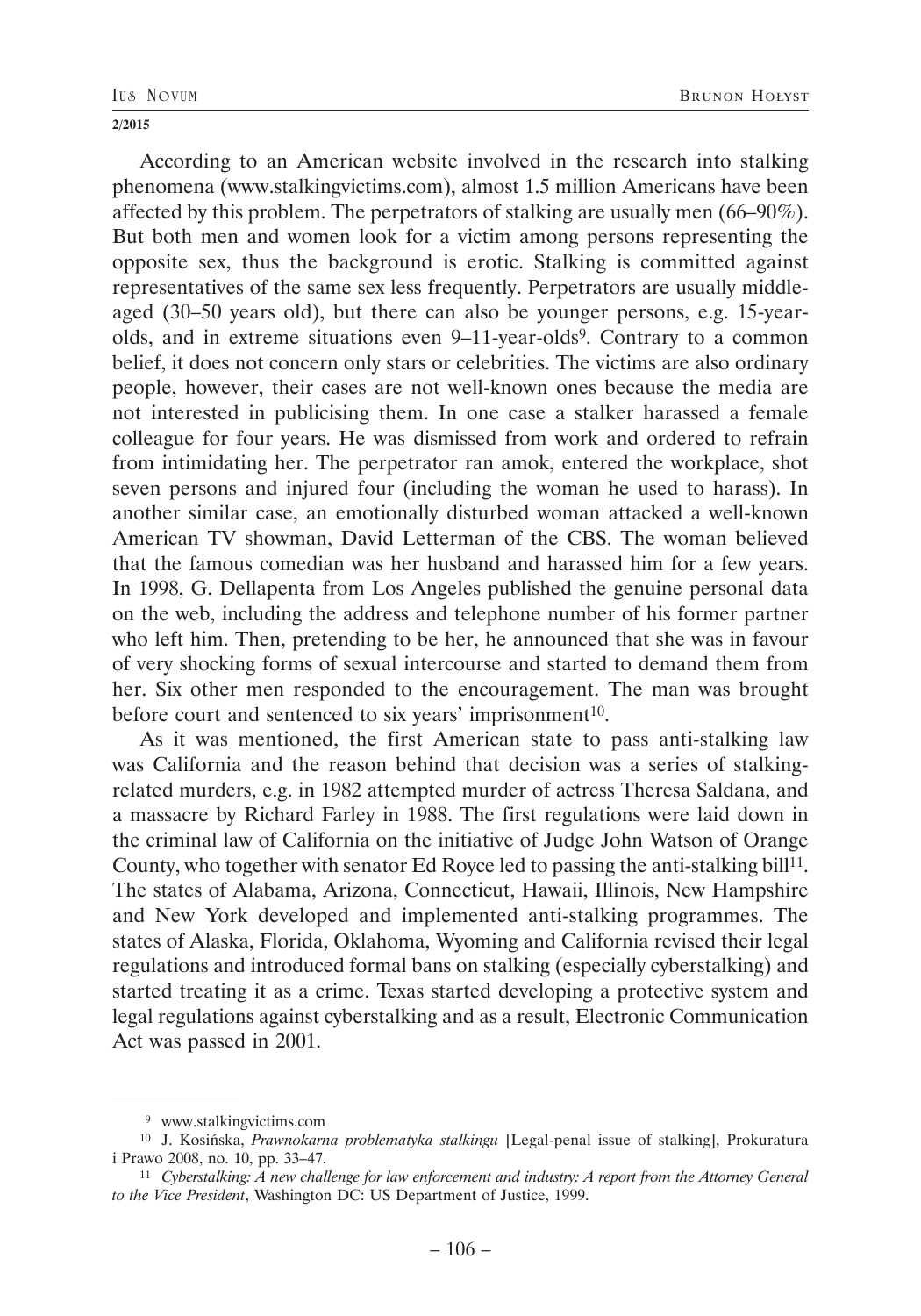In-depth research into the phenomenon was carried out in Canada12. The first stalking case was reported there in 1993 and it was an impulse to regulate the issue in the Criminal Code of Canada. The research conducted by the police and psychologists resulted in the development of psychological profiles of perpetrators. In Ontario, there are many organisations combating stalking and promoting the idea of anti-stalking regulations and measures to fight against the phenomenon. The organisations provide legal information with the use of a website called Ontario Women's Justice Network, which records a few hundred hits daily. New regulations on stalking were also passed in Australia in 2008. Personal & Domestic Violence Act was developed to regulate the issue of stalking as a crime. In addition, people are encouraged to have the so-called Apprehended Violence Order, which contains standards concerning the assistance to victims, necessary addresses and telephone numbers of dedicated police helplines dealing with stalking. The US Department of Justice webpage also provides a lot of information on stalking, in particular its definition and tips on how to combat cyberstalking with special attention paid to the specificity of electronic communication means such as a telephone, a facsimile, GPS, cameras, computers and Internet links13. The Stalking Resource Center of the National Center for Victims of Crime plays an important role in the field<sup>14</sup>.

The crime of stalking, including cyberstalking was regulated in the Polish Criminal Code in Article 190a:

- § 1. Whoever persistently harasses another person or his next of kin, and causes in the harassed person a justified fear of danger or substantially infringes his privacy shall be subject to the penalty of up to three years' imprisonment.
- § 2. Whoever pretends to be another person, uses his image or other personal data in order to cause financial or personal damage shall be subject to the same penalty.
- § 3. If the act referred to in § 1 or 2 results in a victim's attempt to commit a suicide, the perpetrator shall be subject to the penalty of one to ten years' imprisonment.
- § 4. The prosecution shall occur on a motion of the injured person.

It is worth reminding that earlier, i.e. before the amendment to the Criminal Code was passed, Article 31 of the Constitution of the Republic of Poland constituted grounds for whatever liability of a perpetrator of stalking. There is no doubt that stalkers' activities are aimed at the legal good that is a person's freedom. With regard to the provisions of the Criminal Code that might have

<sup>12</sup> J. Kosińska, *Prawnokarna problematyka stalking* [Legal-penal issue of stalking], Prokuratura i Prawo 2008, no. 10, p. 43.

<sup>13</sup> *Cyberstalking: A new challenge...*, *op. cit.*

<sup>14</sup> J. Woźniak, *Stalking jako rodzaj uzależnienia emocjonalnego i uczuciowego od osoby* [Stalking as a type of emotional and sentimental dependence on a person], www.psychologia.net.pl.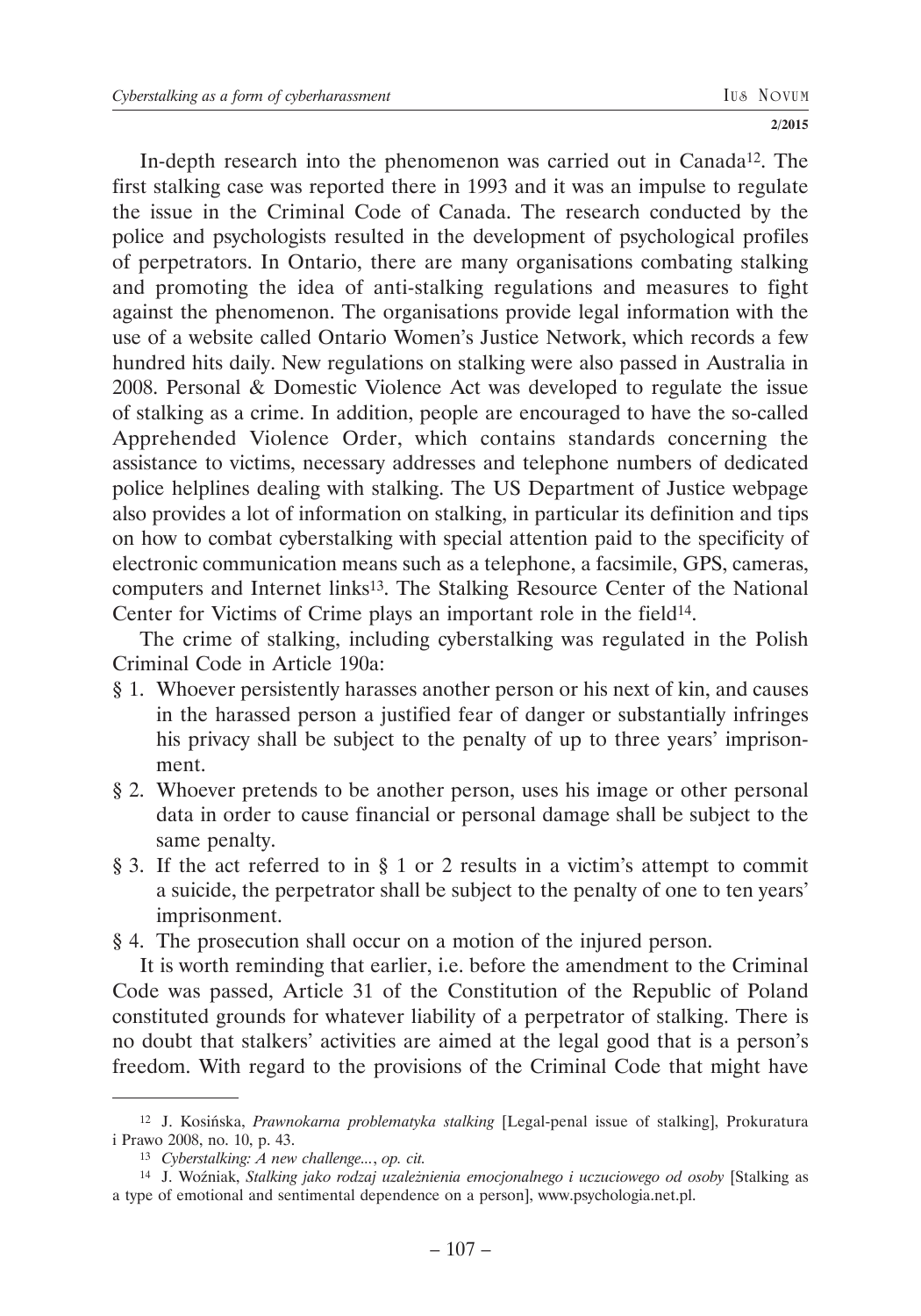been referred to in case of such conduct was Article 207 of the CC referring to harassment meant as activities consisting in inflicting physical or psychical suffering, using violence, threatening and insulting a victim. Harassment has the form of single- or multiple-type activities that infringe the freedom or dignity of the harassed person. Exceptionally, harassment can also be an activity that, although it is limited to a single event in terms of time or place, is very intensive in terms of physical and psychical suffering, especially one composed of many acts performed in an extended period of time. According o the Supreme Court, the verb feature "harasses" means that the misdemeanour is performed repeatedly, although in an extraordinary situation, one occurrence of this type of conduct is sufficient. The provision lays down who is subject to protection: the next of kin or other persons who are in permanent or temporary dependence relationship with the perpetrator or minors, or incapable persons because of their physical or psychic condition. Such persons are most often a stalker's victims. However, the range of people who may be victims of this crime was limited in comparison to the situations in which persistent harassment occurs, because a stalker acts against any person he knows as well as an accidental victim. Thus, protection provided by the same provision did not cover all the situations in which the earlier relationship between a stalker and a victim can be classified as being just acquaintances or when a perpetrator is a stranger.

According to J. Kosińska, the Supreme Court rightly defined the dependence relationship as a situation in which a victim is a perpetrator's dependant because he is not capable of resisting harassment on one's own and suffers it because of a fear that his present living conditions might deteriorate into, e.g. a loss of the job, income or dwelling, the separation or the severance of sex life with the perpetrator<sup>15</sup>. It can also result from the real-life situation creating circumstances in which a perpetrator harasses a victim using the advantage over a victim, which he gains thanks to material, personal or emotional relationship between them. A perpetrator most often refers to this relationship. Article 207 of the CC covered a too small range because it did not refer to situations when a perpetrator and a victim are just acquaintances or have no relations at all. According to the research findings, persistent harassment takes place in situations in which there was a close relationship between a perpetrator and a victim, but there is also a big percentage of cases in which, e.g. because of psychic disorder, a stalker is a complete stranger. The essence of the crime of harassment consists in a stalker's qualitatively different conduct than only insulting or physical abuse of a victim. A perpetrator's behaviour is not limited to an event that is systematic or occurs in a certain limited place or time. Most often, it is connected with the intensity, severity and excessive insult as well as the aim of single acts infringing particular goods, e.g. dignity or bodily inviolability.

<sup>15</sup> Resolution of the Supreme Court of 9 June 1976, VI KZP 13/75, OSNKW 1976, no. 7–8, item 86.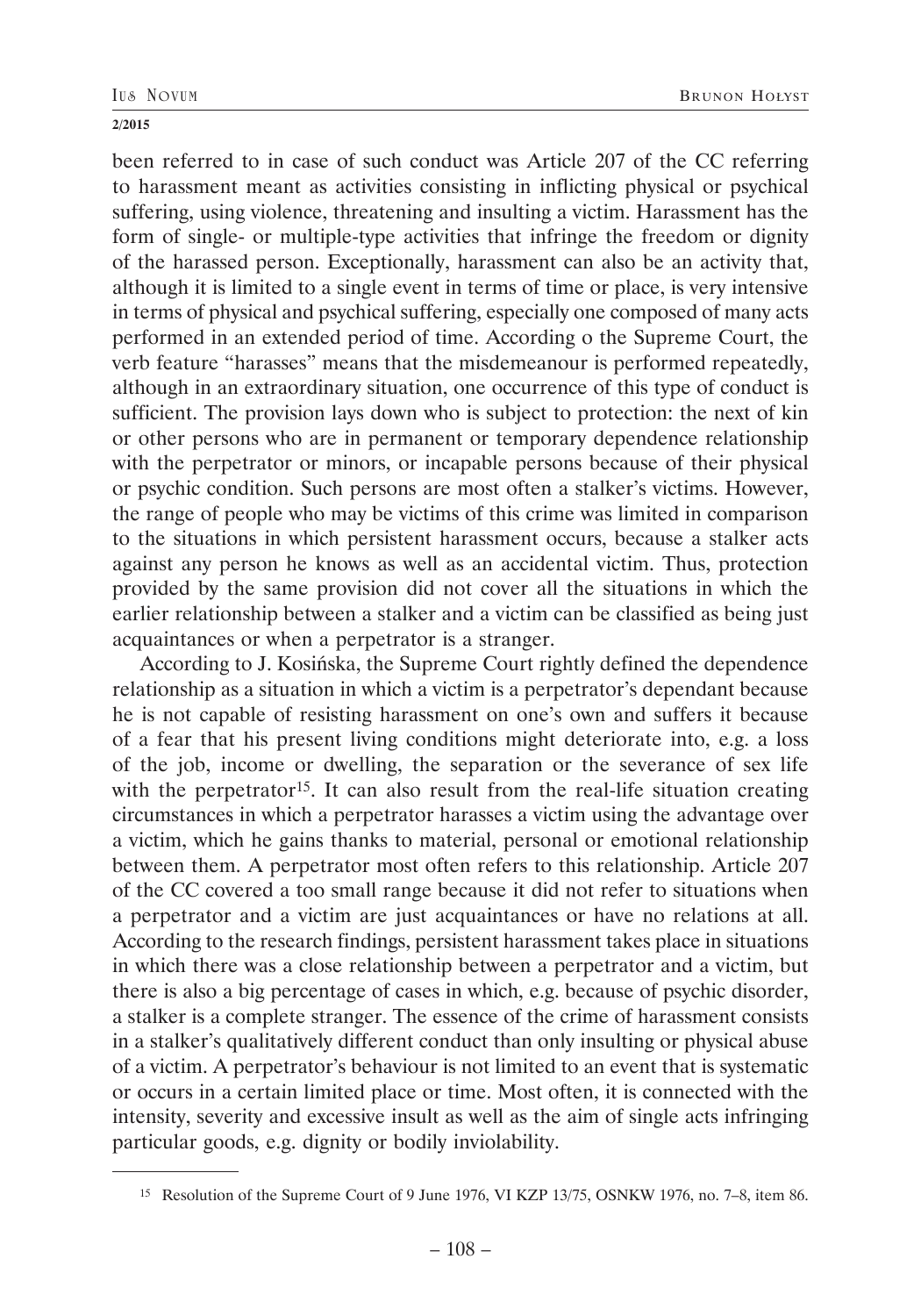In every specific case, it is necessary to assess the situation from an objective point of view, using a model citizen (or an average ordinary man), i.e. a man with an appropriate level of socialisation and sensitivity to another person's harm16. This model citizen is necessary to interpret a perpetrator's intention. A stalker's behaviour may demonstrate the features of a crime of a punishable threat, especially in case of stalking or forcing to act in a particular way. Article 190 of the CC defines a punishable threat, which infringes a man's freedom in the psychic sphere (freedom from fear); it deals with threatening another person with a crime (a felony or a misdemeanour) harming him or his next of kin. The Supreme Court decided that a punishable threat might be expressed through any type of a perpetrator's behaviour (a verbal or written announcement or expressed in a gesture, e.g. aiming a gun at a person etc.) if it undoubtedly demonstrates a threat of a crime commission. The condition for classifying an act as a criminal one is that a threat causes justified fear that it will be fulfilled. It should be interpreted as a situation in which a victim treats a threat seriously and believes it can be really fulfilled.

A perpetrator influences the psyche of another person by presenting a threatened person the wrong that is going to happen to him/her unless he/she does what the perpetrator wants. A perpetrator does not have to really intend to fulfil his threat; it is enough that the content of his threat is passed to a threatened person. A victim's subjective conviction that there is a possibility that a threat will be fulfilled must be justified, i.e. the circumstances in which a threat was expressed as well as a perpetrator's activeness make a victim believe that a threat is serious and gives grounds to fear. The issue was discussed in court decisions that state that a crime under Article 190 takes place if it can be proved that a threat induced a subjective (perceived by a threatened person) fear that it will be fulfilled and then verified (by court) whether a threatened person could really have perceived that threat in this way in the given circumstances<sup>17</sup>.

Article 190 of the CC lays down the means of threat that are violence towards a person or a criminal threat. Violence is such influence with the use of physical force that precludes a threatened person from taking or implementing their free will decisions, or affecting a person's motivational processes by affliction to induce a victim to take a decision desired by a perpetrator. The use of violence consists in a broadly understood physical action performed directly against the injured party, which is aimed at enslaving them and make them submit to a perpetrator's will or behave in a given way, or against another person. Violence used then, most often through a victim's emotional relationship with a perpetrator, may

<sup>16</sup> J. Kosińska, *Prawnokarna problematyka stalkingu* [Legal-penal issue of stalking], Prokuratura i Prawo 2008, no. 10, p. 38.

<sup>17</sup> Sentence of the Court of Appeal of 4 July 2002, II AKa 163/2002, KZS 2002, no. 7–8, item 44.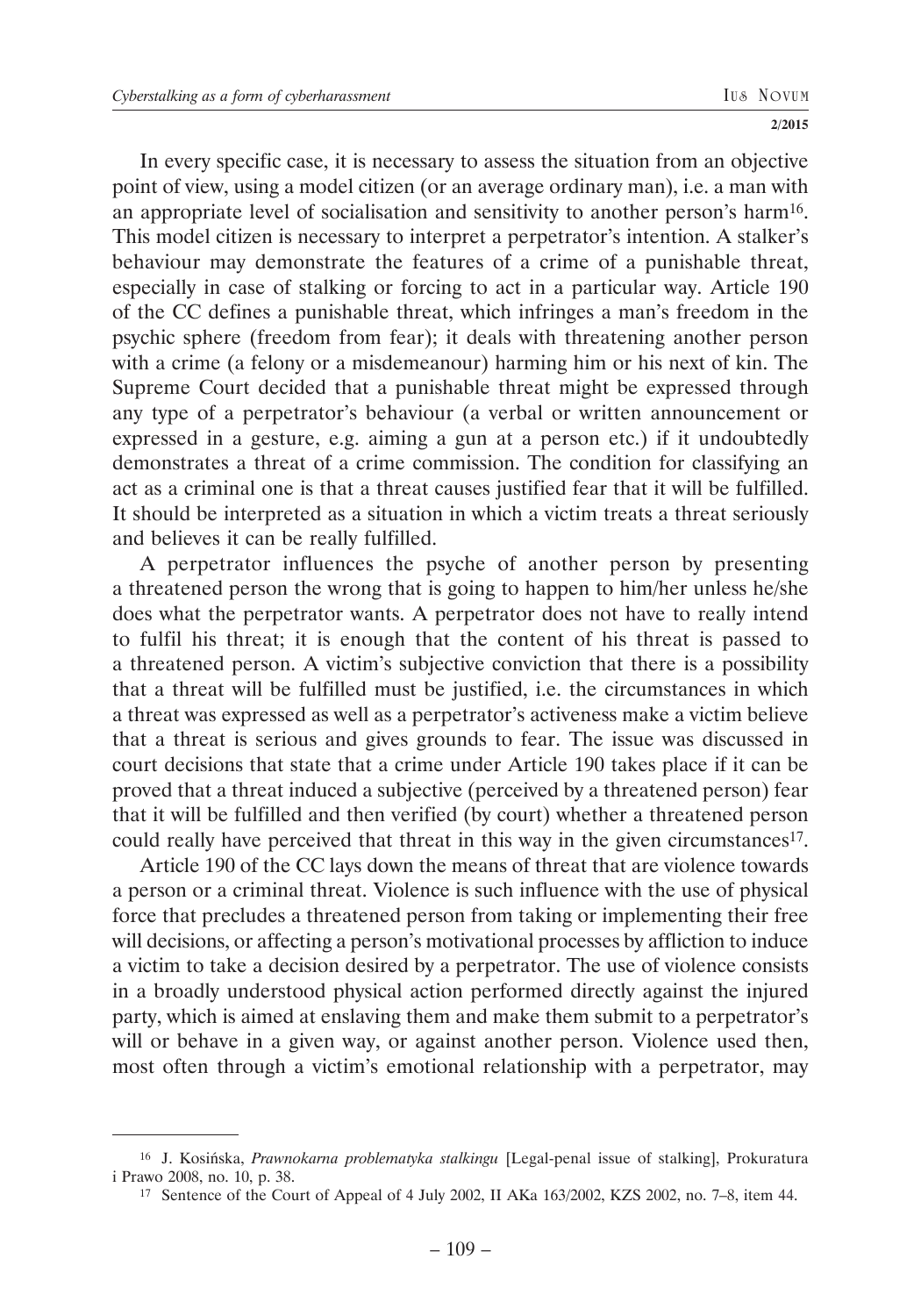lead to enslavement and submission to a person using violence<sup>18</sup>. The Article is a useful solution in combating the discussed crime because it does not contain a requirement for a victim to be the next of kin and other conditions for the type of relationship with a perpetrator as referred to in Article 207 of the CC19. On the other hand, it includes only the use of violence or a criminal threat in the features determining the causative act. They are means to achieve a perpetrator's planned objective, thus a crime can be committed only in case of a direct intention. Taking into account the features of forcing a victim to act in a given way, it seems that a perpetrator corresponds to one defined in Article 191 § 1 of the CC. A stalker, intentionally, with the use of different methods, forces a given person to behave in a given way, to submit to a perpetrator's will or to give up some activities, e.g. keeping in touch with persons other than a perpetrator, and also forces a victim to accept the relationship between them by using violence or a criminal threat.

Act of 29 July 2005 on combating domestic violence<sup>20</sup> is an important regulation with respect to combating stalking. The statutory protection covers family members, i.e. the next of kin as well as other persons who reside together with or are members of a the same household as a person using violence. The legislator understands domestic violence as occasional or repetitive intentional activities or omissions infringing the legal and natural rights of persons specified in the statute, especially endangering these persons' life, health, dignity, bodily inviolability, freedom, especially sexual one, causing harm to their physical and psychical health as well as inflicting the feeling of suffering and moral wrong upon victims of violence. Persons whose behaviour is classified as domestic violence are subject to the use of measures aimed at preventing them from having contact with their victims and influencing them with correctional and educational methods. The statute also envisages a range of assistance measures that may be addressed to victims, including, inter alia, psychological and legal counselling, crisis intervention and a safe shelter in a specialist centre. Apart from the above-mentioned measures, the statute introduces a certain innovation in the procedure of conditional discontinuation of the criminal proceeding and in the suspension of the execution of a punishment towards a perpetrator of a crime committed with the use of violence or a criminal threat against a member of his family.

The above-mentioned statute amends the Criminal Code and envisages that a court imposing an obligation to refrain from contacting victims or other persons in a particular way and to leave the dwelling used together with a victim,

<sup>18</sup> A. Barczak-Oplustil et al., *Kodeks karny. Część szczególna, t. II: Komentarz do art. 117–277* [Civil Code – Specific issues, vol. II: Commentary on Articles 117–277], Zakamycze, Kraków 2006.

<sup>19</sup> J. Kosińska, *Prawnokarna problematyka stalkingu* [Legal-penal issue of stalking], Prokuratura i Prawo 2008, no. 10, p. 38.

<sup>20</sup> Journal of Laws No. 180, item 1493.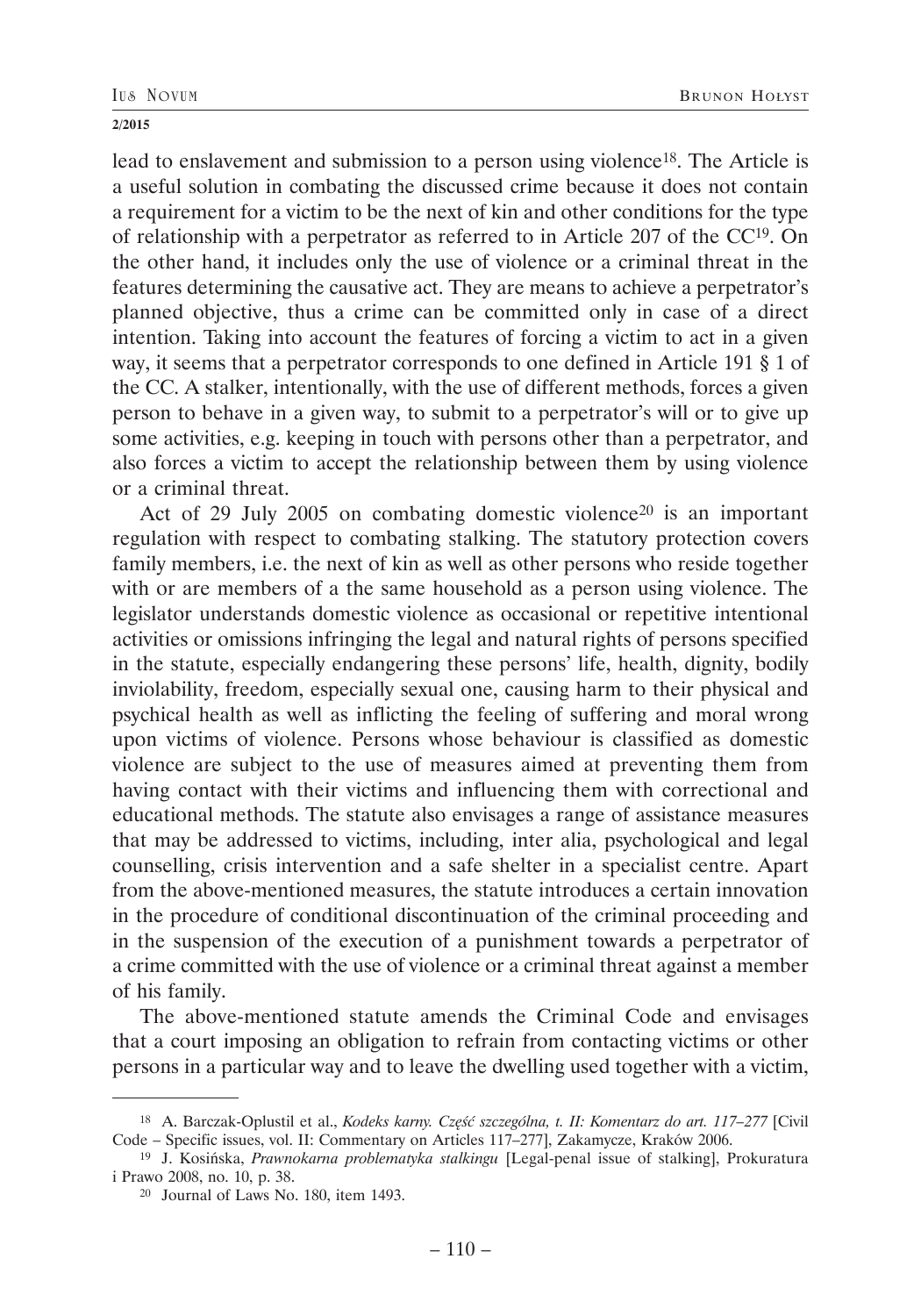obligatorily determines the way in which a perpetrator may contact a victim and optionally imposes a ban on approaching a victim in given circumstances. In case there are grounds for the application of temporary arrest towards the accused of a crime committed with the use of violence or a criminal threat, a court may rule intensive probation by the police provided that the accused leaves the dwelling used together with the victim until the deadline determined in the court decision and provides information about his new place of residence. The provisions of the discussed statute let a court impose an additional punishment on the accused in case he leaves the place of residence. It is worth remembering that the harassed victims suffer from the consequences of stalking for a very long time. The time when a perpetrator is in prison may be the time of peace and quiet for his victims. But there are cases when a perpetrator attempts to continue harassing his victim from prison, e.g. sending letters.

In a similar way as in American regulations, Polish Penalties Execution Code envisages a possibility of informing victims about the fact that a perpetrator has left prison. Under Article 168a of the PEC, on a motion filed by a victim, a penitentiary judge or the head of prison without delay notifies a victim, his legal representative or his legal guardian about the release of the convict after having served the punishment, about the escape of the convict from prison and also about granting the convict a pass, temporary release from prison without intensive probation or without escorting by a prison officer or another trustworthy person, a break in the execution of a punishment and conditional release. The provision plays a very important role, especially in cases of persistent harassment because a victim can get psychically prepared for the possible meeting with the former stalker. Such a notification can occur only on a victim's motion and refers also to a convict's release from prison after having served the whole punishment and a convict's escape from prison<sup>21</sup>. The organs obliged to notify a victim should know that a victim has been informed and has filed an adequate motion in the court that has informed him about the right. J. Kosińska emphasises that the introduction of a monitoring programme would contribute to the improvement of a victim's state of mind and the increase in the supervision of a perpetrator's conduct in the period of probation<sup>22</sup>.

According to the cited author, it would be a good idea to introduce the so-called register of stalking cases into the daily work of law enforcement agencies. It would be used to collect information about a victim and a perpetrator's data; it would include information about witnesses, circumstances and a perpetrator's modus operandi. An introductory section would concern a victim, who would provide his/her first name, surname, sex, date of birth, address, telephone number

<sup>21</sup> Z. Hołda, K. Postulski, *Kodeks karny wykonawczy. Komentarz* [Penalties Execution Code – Commentary], Zakamycze, Kraków 2008.

<sup>22</sup> J. Kosińska, *Prawnokarna problematyka...* [Legal-penal issue...], *op. cit.*, p. 40.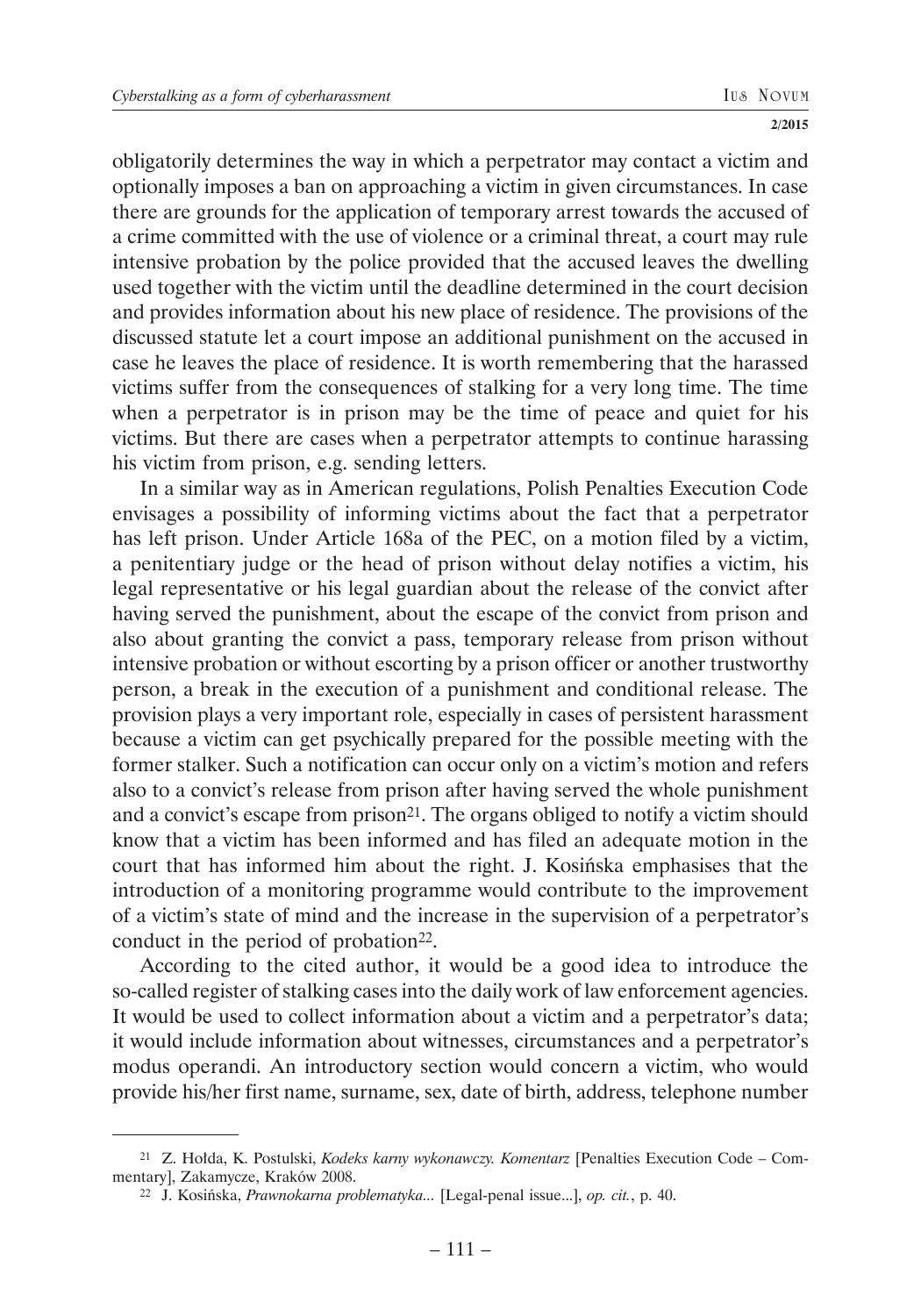and profession. Information about a perpetrator (with a photograph) would include his/her false name, sex, date of birth, address, frequently visited places, telephone numbers used in contact with a victim, email address, profession, workplace and his/her employer's data. Moreover, it would be necessary to collect information about a perpetrator's car (registration plate number, colour, model, make) and check if he/she carries a gun or has been granted a firearms license. Important information concerns a perpetrator's past, earlier criminal record and classification of committed crimes. A description of an event may include the date, the part of the day (time), the venue, the potential witnesses and the possibility of contacting them, and the course of the event (information or evidence a perpetrator has left). Successive events can be recorded in the same way and thus evidence can be collected. The collection of all the information may be easy if a victim knows a perpetrator from workplace or private circles and it is possible they will know his/her co-workers, acquaintances etc.

# **2. Role of the Internet in stalking**

It is highlighted that proceeding against stalkers may encounter specific pro-<br>blems<sup>23</sup>. The Internet is a means of mass communications when it is used to  $\mathbf{T}$ t is highlighted that proceeding against stalkers may encounter specific protransfer information to strictly specified or non-specified, but numerous entities that can be attributed a name: "multiplicity of recipients". The Internet adopts this character when, e.g. the content has been entered into a forum of a given Internet service or on a website (World Wide Web). A given website is available to an unlimited number of entities that may visit that Internet site  $24$ . The analysis of a given actual state leading to a conclusion that in order to commit the crime of stalking consisting in defamation or insult, the Internet has been used as a means of facilitating the distribution of the content banned by the provisions to an indefinite number or a definite but substantial number of recipients results in the necessity to treat the medium in this situation as "a means of mass communication" as referred to in Article 212 § 2 of the CC and Article 216 § 2 of the CC. As a result, in such a situation, a perpetrator commits an act that has the features of an unlawful act in its aggravated form.

In the field of communication and transfer of information between people, the Internet nowadays offers possibilities of sending information by electronic mail to a single person or a limited number of people (so that it does not have the feature of being "public" as referred to in the provisions of the CC cited above), the so-called email and instant messaging systems. Electronic mail is

<sup>23</sup> T. Fołta, A. Mucha, *Zniesławienie i znieważenie w Internecie* [Defamation and insult on the Internet], Prokuratura i Prawo 2006, no. 11, pp. 49–63.

<sup>24</sup> M. Sowa, *Ogólna charakterystyka przestępczości internetowej* [General characteristic if Internet crimes], Palestra 2001, no. 5–6, p. 31.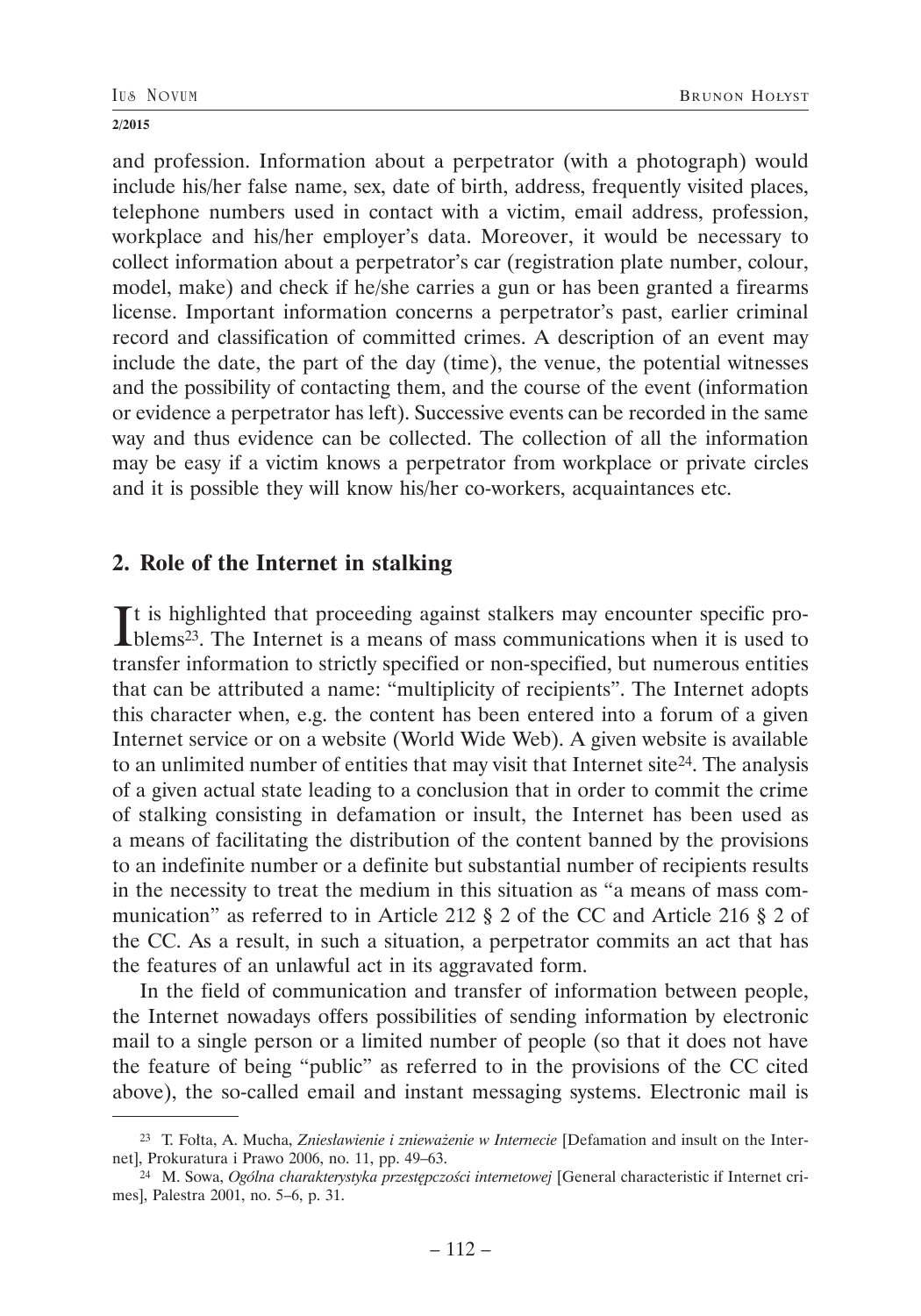a system of message and data transmission between computers via the Internet links. The system can be used to send text messages as well as all types of computer files. On the other hand, instant messaging is a program that offers real-time direct online chat with another person (inter alia, GaduGadu, Tlen, AOL Instant Messenger, Hello). The conversation takes the form of short texts transmission. The transmission of the content that is defaming or insulting in character is not different form a traditional letter written on a sheet of paper and sent to a particular person or an oral transmission of that content during a face-to-face or telephone conversation<sup>25</sup>. One can compare the crime of defamation committed with the use of a letter sent by post and sent as an email. A keyboard substitutes for a pen, a monitor substitutes for a sheet of paper, an email address substitutes for a home address, and cables and optical fibres substitute for postmen.

Computers creating the Internet network serve as transmitters of information included in an email in the same way as the post office, which acts as a middleman in the delivery of a physical letter. Thus, the use of the above-mentioned Internet tools cannot constitute "public" transfer of information that would be an aggravated form of unlawful acts subject to the provisions of the CC cited earlier. In case this condition is fulfilled, the use of the Internet to transfer defaming or insulting information in the above-mentioned way does not make the medium "a means of mass communication" because the content transmitted is not addressed to such a group of people that would cause "public" defamation or insult. Such content, in such a situation, is addressed to a strictly defined person or a limited group of people (e.g. an email to the company board). The use of the Internet by a perpetrator as "a means of tightly closed interpersonal communication" during the commission of a crime of defamation or insult causes that this conduct has the features referred to in the above-mentioned Articles of the Criminal Code.

Thus, the Internet used for such communication does not become a tool aggravating the type of an unlawful act and its use is not a feature of the basic type of crimes discussed here. It is of great practical importance for the use of the legal classification of a given act. It directly influences the proceedingrelated situation of a perpetrator because the aggravated type of crime, both defamation and insult, carries a more severe punishment. The classification of the Internet – in one of its forms – as "a means of mass communication" making it a feature of the aggravated type of an unlawful act has been dictated by the fact that it has, like such media as radio, the press, television and even posters with unlawful content displayed in commonly accessible public places, extraordinarily wide opportunities to reach practically unlimited number of

<sup>25</sup> T. Fołta, A. Mucha, *Zniesławienie i znieważenie...* [Defamation and insult...], *op. cit.*, p. 52.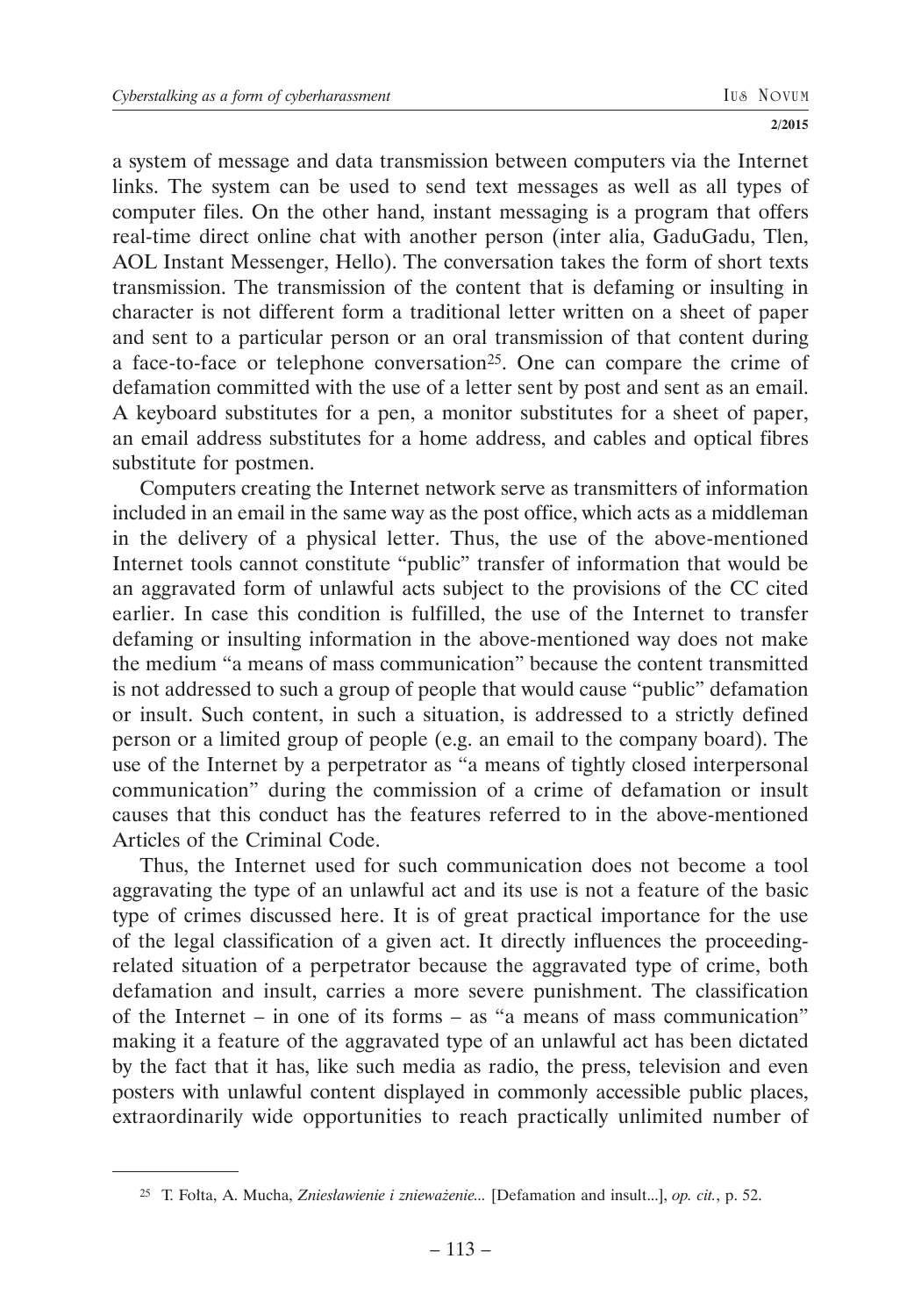people with the transfer of information26. On the other hand, the Internet provides opportunities to communicate individually without the mass character of the recipients of the transferred content. In such a situation, the medium goes beyond the term "a means of mass communication" and becomes a different type of means of communication, namely "a means of tightly closed interpersonal communication"27.

As it was mentioned before, in case of stalking, we very often deal with defamation and insult. Both defamation and insult belong to crimes that are subject to private lawsuit and, taking into account their character, the legislator envisaged a special mode of proceeding in such cases. Its characteristic feature is that, inter alia, a victim or persons that can act on his behalf have the entitlements of a prosecutor. A victim may file and support an indictment until the time limit for a given crime limitation. There are numerous Internet services like forums, discussion groups, chat-rooms, guest books, blogs etc. where the content entered by a user (opinions, beliefs, information) become publicly accessible for an unlimited number of people28. Users can publish their own content in fact freely deciding on how it should be signed. Usually, they sign it with a pseudonym. It ensures being anonymous and provides the Internet users with the conviction of impunity29. Resulting from the general rules of the Internet connections, information included in the logfiles that can be helpful in identifying a perpetrator are retained and used by server administrators mainly for technical and administrative purposes. Data necessary to open an email account – an email address – or instant messaging are not verified whether they are genuine and they are not revealed to third parties.

All computers directly linked to the Internet have their unique IP address (Internet Protocol address) individually assigned to each device. The address consists of four 8-bit numbers, each with values ranging from 0 to 255. It is a "registration number" of a given computer and every part of the address means something different and makes it possible to establish a smaller and smaller area where a computer can be found. Thus, by using one part, a given network can be established, with the use of another one a subnet can be specified within the network, and next a computer can be located in the network. Such a structure results from the specificity of the IP. The scopes of addresses constituting the so-called classes are assigned to companies providing Internet access services.

<sup>26</sup> A. Zoll, *Kodeks karny. Komentarz. Część szczegółowa* [Criminal Code – Commentary – Detailed issues], Zakamycze, Kraków 1999, p. 647.

<sup>27</sup> T. Fołta, A. Mucha, *Zniesławienie i znieważenie...* [Defamation and insult...], *op. cit.*, p. 54.

<sup>28</sup> J. Bednarek, *Teoretyczne i metodologiczne podstawy badań nad człowiekiem w cyberprzestrzeni* [Theoretical and methodological bases of research into man in cyberspace], [in:] J. Bednarek, A. Andrzejewska (ed.), *Cyberświat – możliwości...* [Cyberworld: opportunities...], *op. cit.*, pp. 23–55.

<sup>29</sup> J. Szwarc, *Prawne aspekty przestępczości teleinformatycznej* [Legal aspects of telecommunications crime], [in:] J. Bednarek, A. Andrzejewska (ed.), *Cyberświat – możliwości...* [Cyberworld: opportunities...], *op. cit.*, pp. 355–374.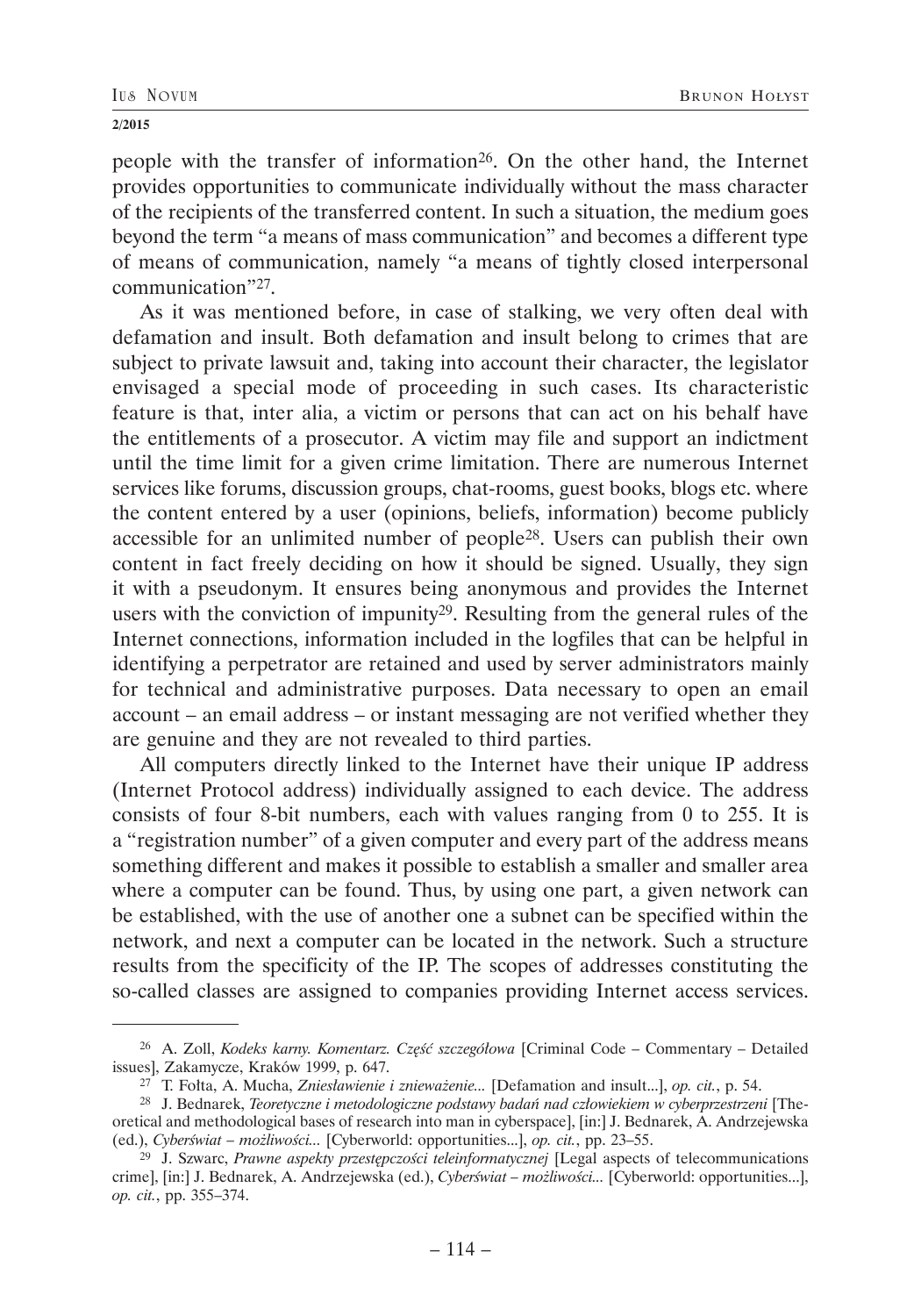Thanks to its uniqueness, the IP address – together with the exact time of a connection – unambiguously identifies the device on the web and the company it comes from. In order to read a particular IP address, it is necessary to have the logfiles (digital ones) of the Internet servers. A logfile is the information that a computer transfers to the server at each instance of a connection to the Internet<sup>30</sup>. Logfiles register data on the activeness of their clients on the web and make it possible to determine which sites on the web they linked to, where they sent messages, where from and when they received them and what kind of transactions they made. This is such information as e.g. a transfer of files (sending and downloading), participation in a discussion group or a visit to a www site. The register files are generated by the providers of access services and include data that can be an "electronic trail" of perpetrators of various crimes committed with the use of a computer, including stalking.

The discussed procedures are especially important in case of the Internet users who are not connected to the web permanently but use the so-called communication protocols enabling them a temporary connection to the Internet with the use of a modem or a telephone. Once a modem connection to the access provider starts, its server automatically assigns a subscriber an IP address from the so-called address pool available to the Internet providers for allocation to users31. The signal with information is sent with the use of, more or less, the same elements as a telephone conversation. Each time an owner of a modem wants to connect to the Internet, the telephone network operator assigns him an IP number. It is a number that is not assigned to a particular user forever. It is assigned to a user for the time of his activeness on the web. In order to match a computer with the IP address, it is necessary to match the date and the time with the user of the given address. Thus, any activeness of a given computer in the web is related just to its address<sup>32</sup>.

# **3. Identification of stalkers**

The so-called telephone billings, which contain information about the subscriber's station number, the subscriber's address, the number of telephone units used by the subscriber in a billing cycle, telephone numbers the subscriber was connected to, dates of connections, the length of the connections and their type (international, national, local ones or to the Internet). The provider is obliged to register the data concerning communications services provided in the scope

<sup>30</sup> M. Kliś, A. Stella-Sawicki, *Identyfikacja użytkownika komputera na podstawie logów cyfrowych* [Identification of a computer user based on digital logfiles], Prokuratura i Prawo 2001, no. 7–8, p. 52.

<sup>31</sup> A. Adamski, *Prawo karne komputerowe* [Criminal computer law], Wyd. C.H. Beck, Warszawa 2000.

<sup>32</sup> M. Kliś, A. Stella-Sawicki, *Identyfikacja użytkownika...* [Identification of a computer...], *op. cit.*, p. 53.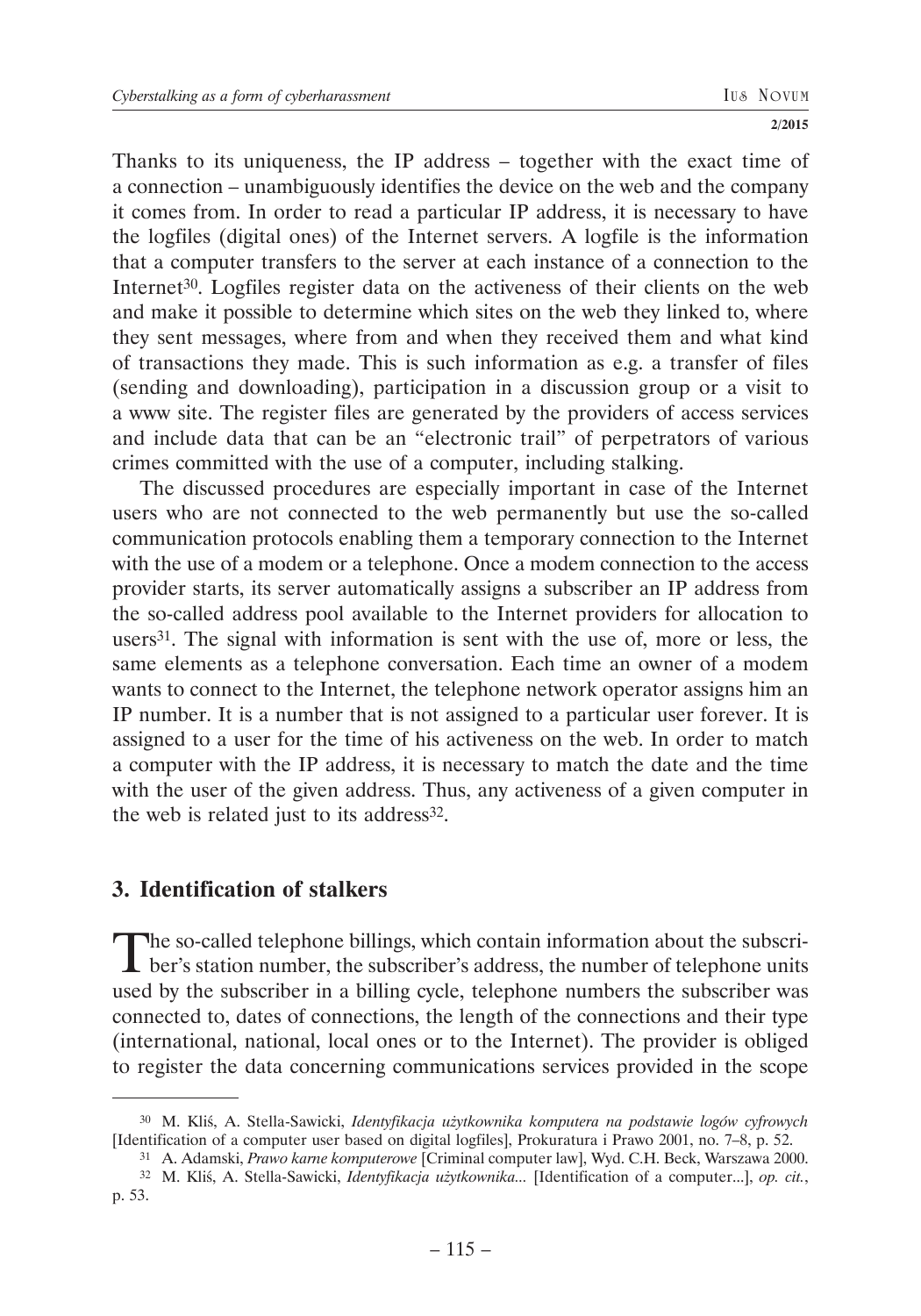that is necessary to calculate the charge for the services33. It must be emphasised that some local computer networks use the mechanisms of dynamic allocation of the IP address, i.e. assigned for each connection to the Internet individually. This may complicate matching the given IP address with a particular computer that used it on the web. Billing data, as information about communication connections between subscribers' stations, are shrouded in communication secrecy under Act – Telecommunications Law of 16 July 200434. Revealing this secret information may take place only based on a court or a prosecutor's decision, or based on other regulations.

Every web user may also create one's own website and enter it onto the web, and present whatever content he wants, including one defaming or insulting another person. The sites constitute a wide range of linked documents and other files located in other computers that are connected via the Internet and make it possible to access, use and copy the information, data and programs. In order to be used by other web users, they must be saved in a form of a computer file on a server's hard disc, i.e. a computer that, in most cases, is not owned by the owner of the site. A space on a server is offered by many firms for a fee but also free of charge. A victim may on one's own try to detect a perpetrator of a crime of defamation of insult. However, choosing this way, from the very start, he is doomed to failure because a victim harassed by another web user may only know his Internet pseudonym, email address or the number of instant messaging system. In order to obtain an IP address or personal data of a given IP address user who with the use of the Internet committed a crime referred to in Article 212 of the CC or Article 216 of the CC, a victim must apply to the administrator of the server on which there is a forum where an insulting message was entered and demand the release of the IP address matching the given content. Due to the fact that in most cases a server administrator does not have other personal data (a first name, a surname, an address) of the user, it is necessary to apply to the Internet services provider of the established IP address to provide the information. However this information is protected by Act on the protection of personal data of 29 August 199735.

According to law, personal data may be provided to third parties only if they justify the need to have these data in a trustworthy way and their provision does not violate the rights and freedom of a person they concern. The data are provided based on a written, substantiated motion that should contain information that make it possible to find the data as well as indicate their scope and purpose they are to serve. However, one of the articles of the discussed statute entitles the administrator of personal data to refuse to provide them.

<sup>33</sup> A. Lach, *Dowody elektroniczne. Pojęcia i klastyfikacja* [Electronic evidence: Concepts and classification], Security Magazine 2001, no. 4, p. 24.

<sup>34</sup> Journal of Laws of 2004, No. 171, item 1800.

<sup>35</sup> Journal of Laws of 1997, No. 133, item 883.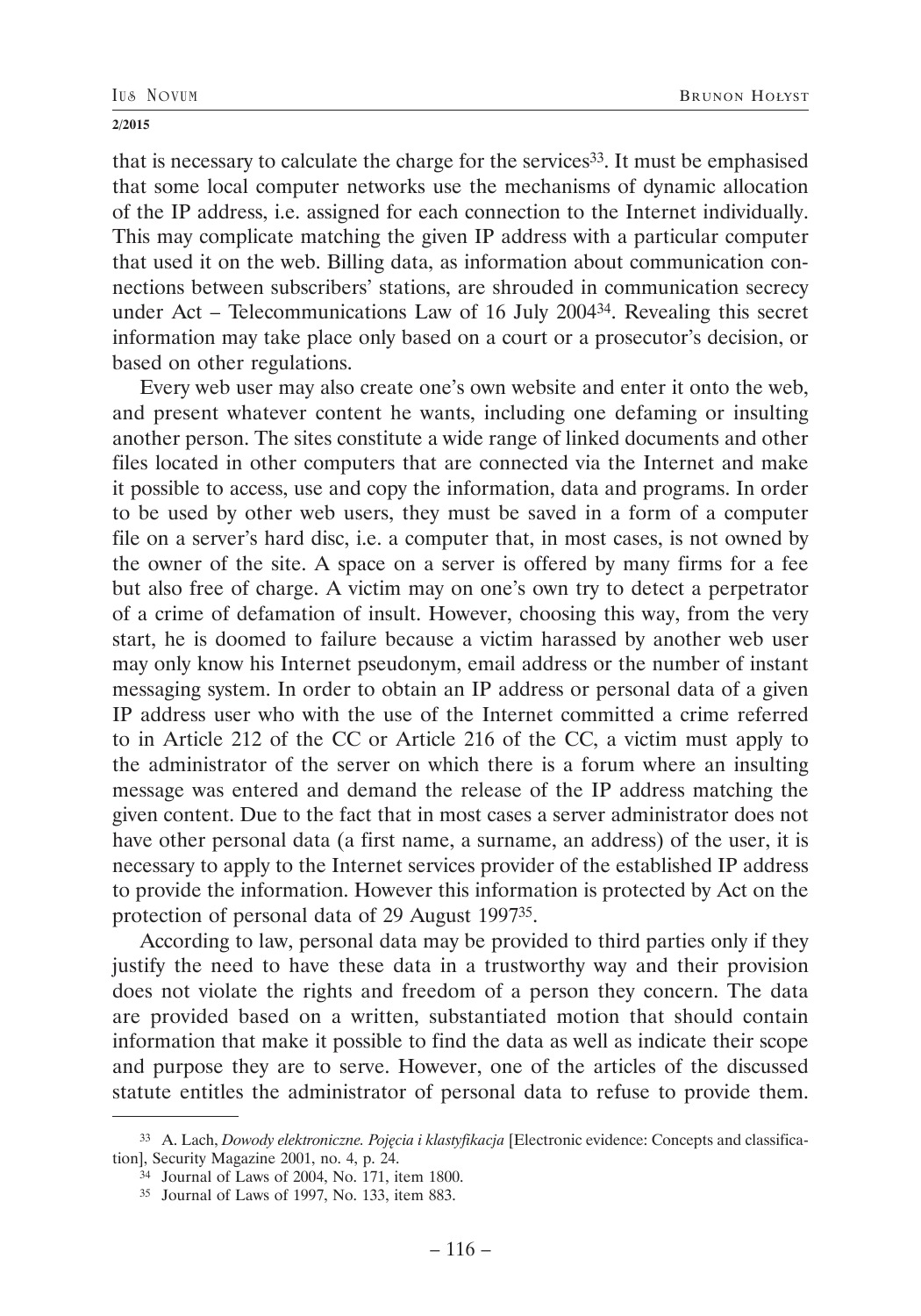It must be added that the refusal does not have the form of an administrative decision or a ruling36. It is a written reply that is not an act or action within public administration procedures that concern granting, determining or recognizing an entitlement or an obligation resulting from legal regulations. In case of such a refusal, a victim may initiate a proceeding before the Inspector General for Personal Data Protection, which is a special and the only mode of adjudicating in the field of personal data. In case of a negative decision of the IGPDP, a victim may file a complaint to the Voivodeship Administrative Court. A much more serious problem arises when a cyberstalker slandering a victim's good name connects to the web with the use of a modem or a telephone and is assigned a temporary IP address. In such a case, it is necessary to apply to the telecommunications operator in order to obtain billing data, however, these are protected by communication secrecy. In such a case, a victim may only have an IP address, which is not sufficient to file a simplified indictment. In accordance with the provisions, such an indictment must contain at least the determination of the accused, a description of an act he is charged with, and the indication of evidence supporting the indictment. The determination of the accused should provide an opportunity to individualise him to deliver him a summons, thus it should contain the accused's given name, surname and address<sup>37</sup>. Both an IP address and email address are not such an individualisation of the accused, which results in ineffectiveness of such an indictment.

In case a victim chooses a different way of vindicating his rights and files a complaint to the police, unlike in case of a simplified indictment, this complaint does not have to contain the data of the perpetrator of an unlawful act as establishing them is the role of the police. To this end, the police do not initiate a formal preparatory proceeding, an investigation or an inquiry, they do not conduct a proceeding in the indispensable scope or an explanatory proceeding, but start procedures, complying with all envisaged rigours, aimed at protecting evidence. Protecting evidence may be connected with looking for evidence and activities aimed at detecting a perpetrator of a crime. It is emphasised that the Criminal Procedure Code does not directly determine what activities the police should undertake within their entitlements. Taking into account the system interpretation, it seems that the legislator introduced some kind of agencies' authority gradation depending on the type of the proceeding before a trial starts.

The broadest proceeding entitlements are connected with an investigation, a little smaller in case of an inquiry, and there are numerous objective restrictions in case of an explanatory proceeding. The objective scope of the police activities is narrower and includes checking the identity documents of a person indicated by

<sup>36</sup> T. Fołta, A. Mucha, *Zniesławienie i znieważenie...* [Defamation and insult...], *op. cit.*, p. 57.

<sup>37</sup> T. Grzegorczyk, *Kodeks postępowania karnego. Komentarz* [Criminal Procedure Code – Commentary], Zakamycze, Kraków, 2004, p. 1245.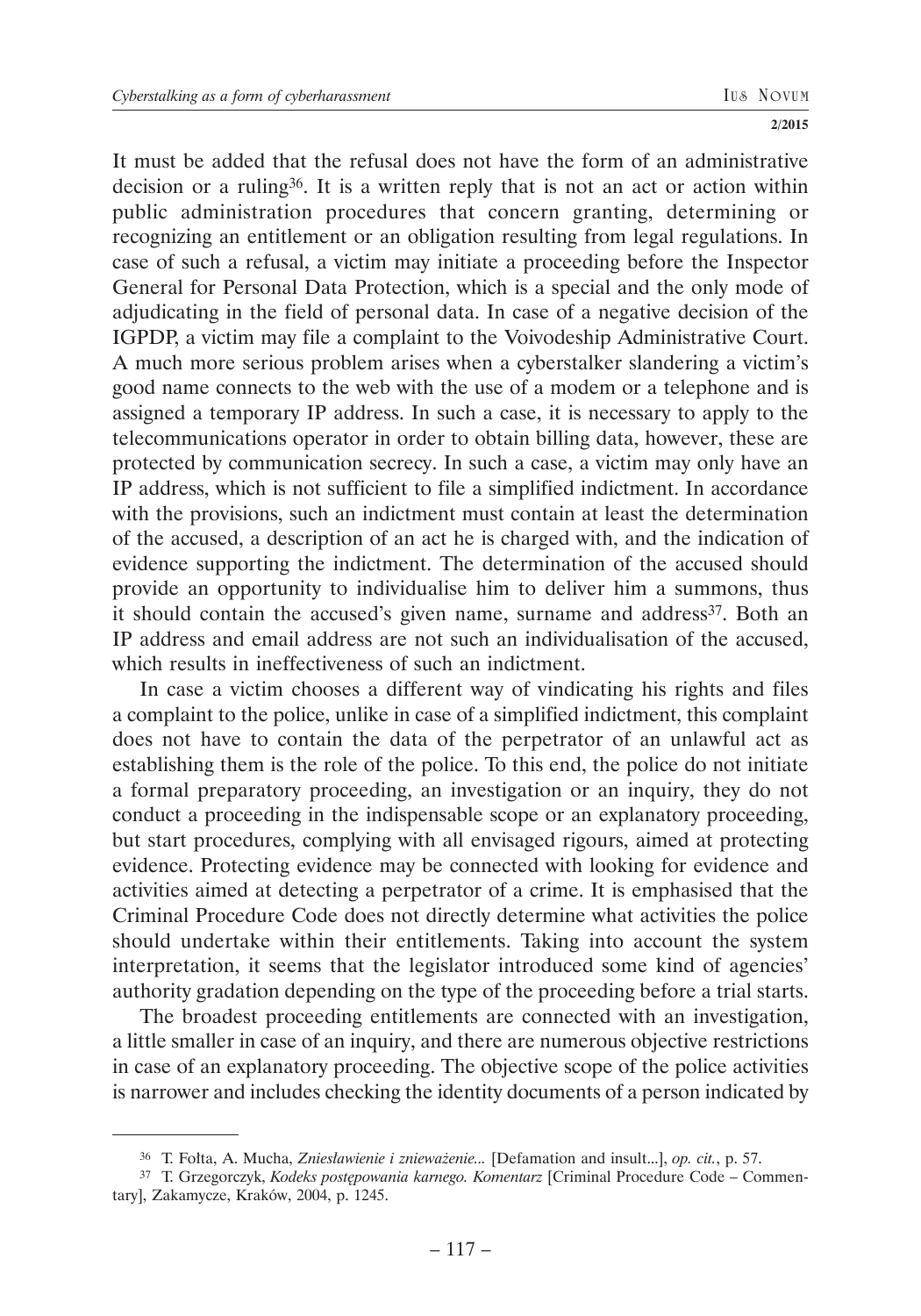a victim, establishing his name and address, scene of crime or body examination, establishing names and addresses of witnesses, interviewing witnesses, especially those who will not be able to appear before court, e.g. because they are going abroad38. It is worth emphasising that the police can do things that are in the scope of their competence and that a victim cannot do. In case the injured party, i.e. a victim, decides to file a complaint directly to the police, whatever action of a prosecutor is excluded from the activities aimed at detecting a perpetrator of a crime pursued based on a private accusation. A prosecutor may join in if he finds social interest in his interference. The essence of this proceeding is the lack of whatever type of a prosecutor's participation. If it were assumed that a prosecutor could take any steps in this proceeding (e.g. issue a decision on a search or release from official secrecy), it would have to be connected with his recognition of a social interest in this kind of intervention. Even a single act like this would express that there are prerequisites of his interference. This would change the proceeding into *ex officio* one and would go beyond the scope of the proceeding.

Accepting a prosecutor's interference would lead to a situation, in which a proceeding intended to be fast and not formalised would become a real proceeding restricted only by the statute of limitation, in which almost every activity might be performed<sup>39</sup>. From this perspective, not only a victim but also the police, after a complaint has been filed in the discussed mode, have no procedural possibilities of obtaining the communications traffic data (a billing), and as a result determining personal data of an internaut who uses a modem and a telephone protected by the communication secrecy. Only a prosecutor may exempt someone from that secrecy, but his participation is excluded from the proceeding and he cannot perform any activities in it. It must be stated that an IP address, an email address, a number of instant messaging program and a number of the telecommunications subscriber in case of a connection to the Internet through a modem are data that may be really useful evidence in the criminal proceeding, which – in case of this kind of proceeding – due to their specificity, in most cases are practically the only way leading the identification of a perpetrator. The establishment of the subscriber's station number or the identification of a server from which a connection was initiated or a message was sent is not always sufficient to identify a person making a connection and it does not prejudge the true address of the sender of a message emailed. There are unlimited ways of manipulating the data in the header fields and the impersonating techniques in electronic mail are commonly known<sup>40</sup>.

<sup>38</sup> R.A. Stefański, *Kodeks postępowania karnego. Komentarz* [Criminal Procedure Code – Commentary], Warszawa 2004, p. 403.

<sup>39</sup> T. Fołta, A. Mucha, *Zniesławienie i znieważenie...* [Defamation and insult...], *op. cit.*, p. 59.

<sup>40</sup> P. Bocij, *Cyberstalking: harassment...*, *op. cit.*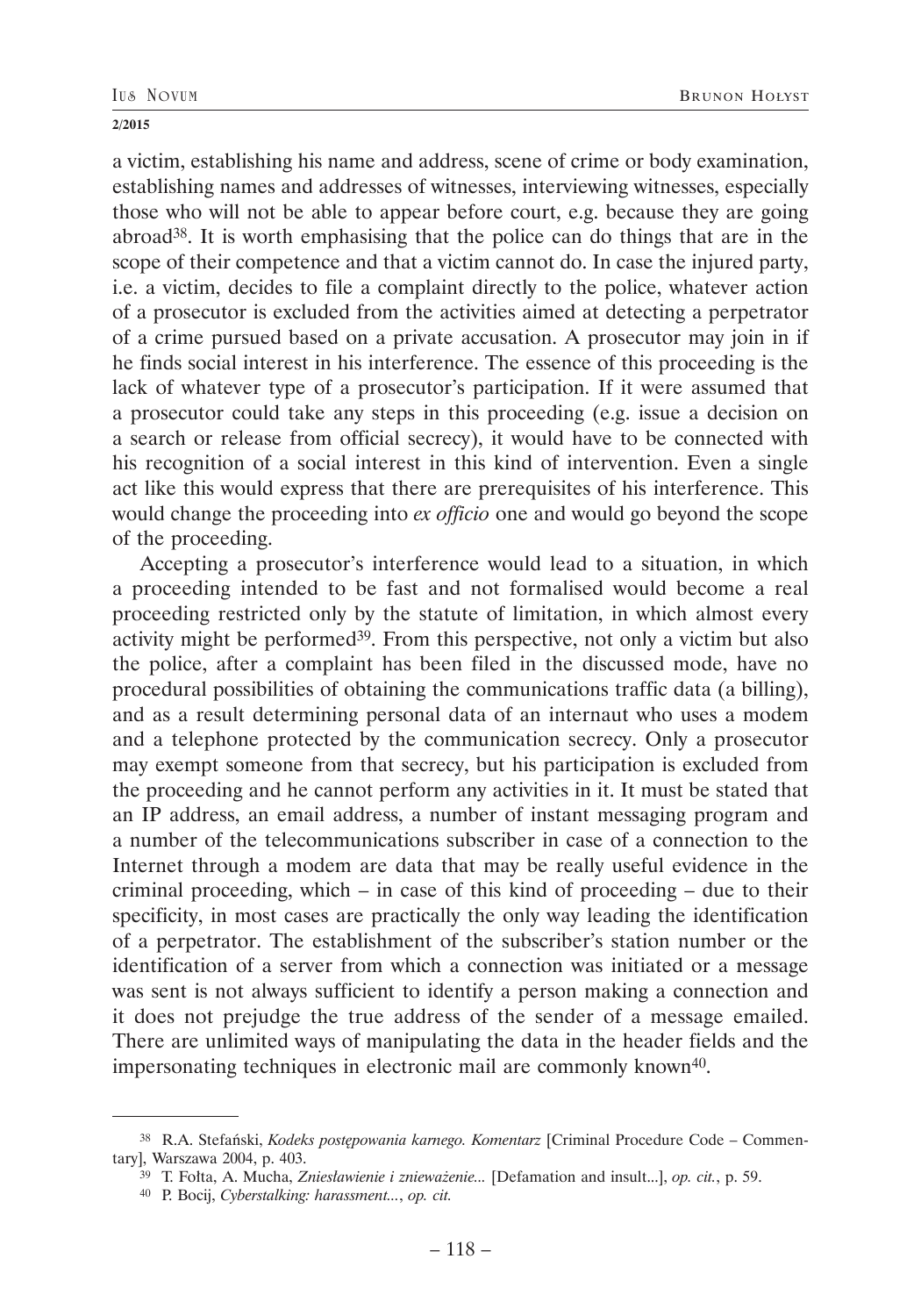The use of the so-called anonymous email programs available on the web that delete the original address from the message header makes it possible to remain totally anonymous. In some situations it is necessary to match other evidence to identify a perpetrator. A method of obtaining other evidence may be a search of venues and a seizure of computers or data storage devices in order to read the disc memory data41. Problems with the identification of a stalker may also occur in case a computer system is composed of many workstations, servers and devices used for archiving data, e.g. in case of business activities, or when they are in places where many people use computers connected to the Internet. Quite often, in complex corporate networks where a big number of computers are connected, the most frequent method of ensuring data security is separating the internal computer network from the web with the use of a firewall. It is a computer with an IP address recognisable outside and all the communication between the computers protected this way with the web takes place via a proxy server. A direct result of this configuration is both inability to unauthorised access to the internal network and the lack of detailed information in the server's logfiles about the IP address of the computer a cyberstalker used, e.g. entering a defaming content on a forum. This is because the IP address of the firewall server will only be registered in the logs<sup>42</sup>. If a company employee or a user of the network hidden behind a firewall wants to connect to the Internet website, the server of that website registering the IP address of the computer connecting with it is going to register the IP of the proxy and not a computer of an employee or a user. The true address will remain unrevealed. In each such case, all the computers under the proxy server should be examined. The seizure of many computers, although technically possible, violates the principle of proportionality and the examination of their contents is costly and time consuming. Copying the contents of a hard disc for further forensic examination is an alternative to a computer seizure. It is worth remembering that the operating system logfile identifying a computer IP address does not constitute evidence if it had been used by an anonymous cyberstalker as an intermediary to an unlawful activity, which makes the detection of a perpetrator even more difficult. The Criminal Procedure Code restricts the decision on the seizure of things and a search to a court or a prosecutor's competence and allows only for indispensable activities by the police or another agency in urgent cases.

A stalker may be aggressive at the beginning or after some time of harassing a victim. The situation may develop gradually, sometimes with intervals; sometimes a victim may succeed in liberating from stalking, which depends on various circumstances and personality features. Stalking may also result in other

<sup>41</sup> A. Adamski, *Prawo karne komputerowe* [Criminal computer law], Wyd. C.H. Beck, Warszawa 2000, p. 198.

<sup>42</sup> T. Fołta, A. Mucha, *Zniesławienie i znieważenie...* [Defamation and insult...], *op. cit.*, p. 61.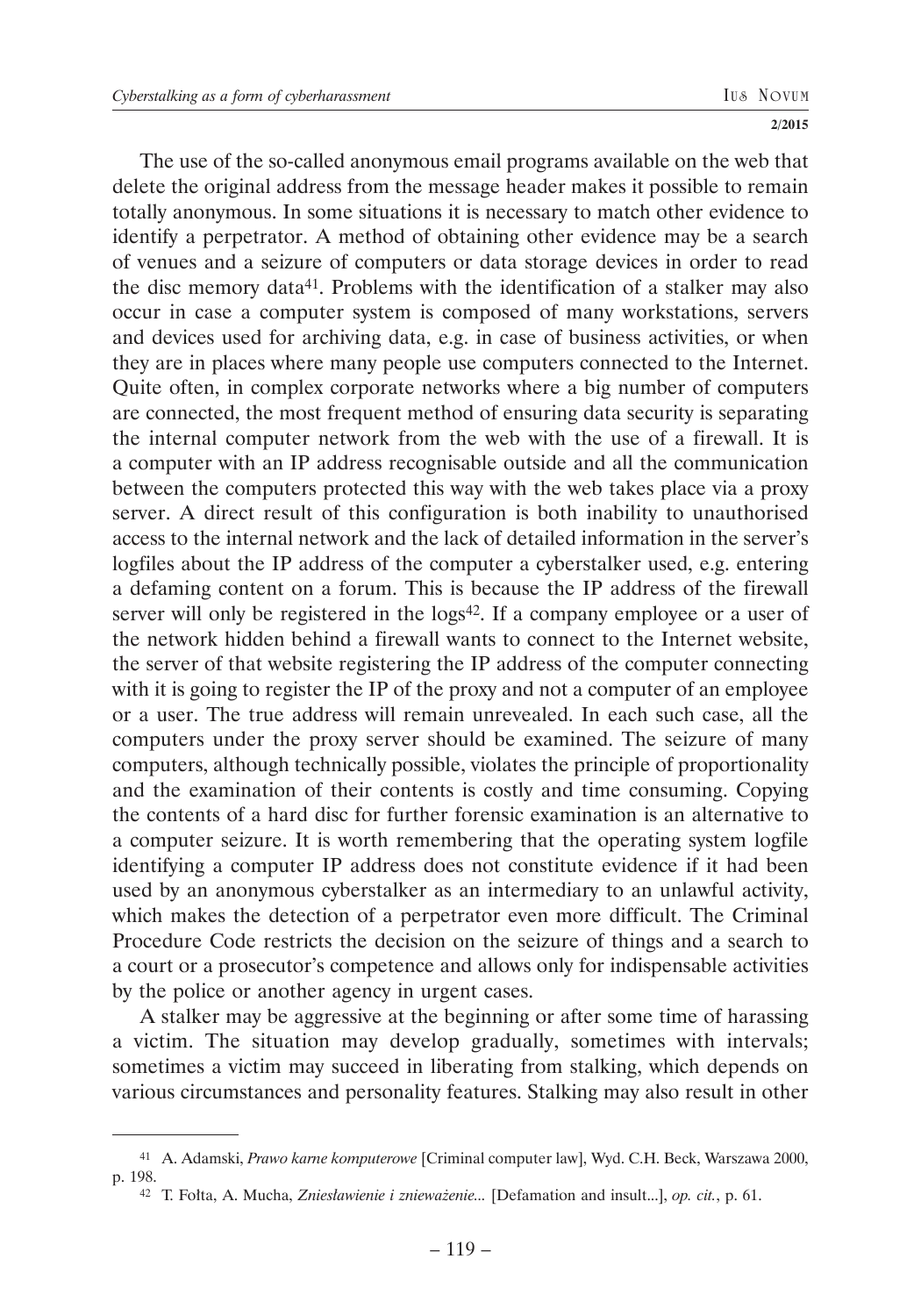crimes as a burglary, an injury, a rape and even a murder. That is why victims' fears must be treated seriously as this may be an introduction to a serious crime. It is important that a perpetrator seeks contact with victims against their will and attempts to do that with great determination. In many situations his aim is to have a sexual intercourse or a love affair with a victim. Some stalkers, including cyberstalkers, derive satisfaction from the fact that they have influence on a victim's life, may control it, evoke fear by appearing suddenly etc. Their motivation may evolve and trying to win a victim's favour faced with a rejection may change into threats and severe forms of harassment<sup>43</sup>.

Intensity and long-lasting nature of activities are typical of a stalker's conduct. Intensity may occur as multiple calls at night, waiting in front of a victim's house every day for hours, repeated puncturing of car tyres, visiting a victim at workplace regularly etc. It was established that harassment of victims in the USA takes from four weeks to eight years (an average of 1.75 years); there was a case in which it took 20 years. Stalkers are sophisticated in pursuing their goals, really inventive and having all kinds of manipulations ready. This is why it is difficult to predict their behaviour although their aim to have contact with a victim shows a high level of perseveration. A sample of 74 stalkers registered by the Police in Los Angeles was divided into three sub-groups: (1) people suffering from erotomania with delusion disorder who have no relationship with a victim, (2) people suffering from obsessional love with psychic disorder (and erotomania) who have no relationship with a victim either, and (3) people with an obsession who have contacts with a victim<sup>44</sup>. Only seven persons  $(10\%)$ were classified as erotomaniacs and 35 persons (47%) were classified as ordinary obsessional stalkers having contact with their victims. Psychotic symptoms that stalking is often connected with, and that are most important from court and clinical perspective are, apart from erotomanic ones, delusions based on jealousy. The number of perpetrators with jealousy-related disorder ranges from nonpsychotic morbid jealousy to delusional jealousy and the state is believed to be quite common stalkers' motivation.

The relationship between jealousy, psychosis and severe acts of violence was described in psychological literature. Inter alia, 46 delusional jealousy-related murder perpetrators were examined<sup>45</sup>. It turned out that 20 of them followed their spouses before the assault. Other research confirmed that most victims had been followed or spied on by the assaulters. 30% of perpetrators vandalised their victims' property. Delusional jealousy is also strengthened by psychotic and nonpsychotic symptoms as well as environmental factors that can play an important

<sup>43</sup> S. Furnell, *Cybercrime: vandalizing the information society*, Addison Wesley, London 2002.

<sup>44</sup> M. Zona, K. Sharma, J. Lane, *A comparative study of erotomanic and obsessional subjects in a forensic sample*, Journal of Forensic Sciences 1993, 38, pp. 894–903.

<sup>45</sup> R.R. Mowat, *Morbid jealousy and murder: A psychiatric study of morbidly jealous murders at Broadmoor*, Tavistock, London 1966.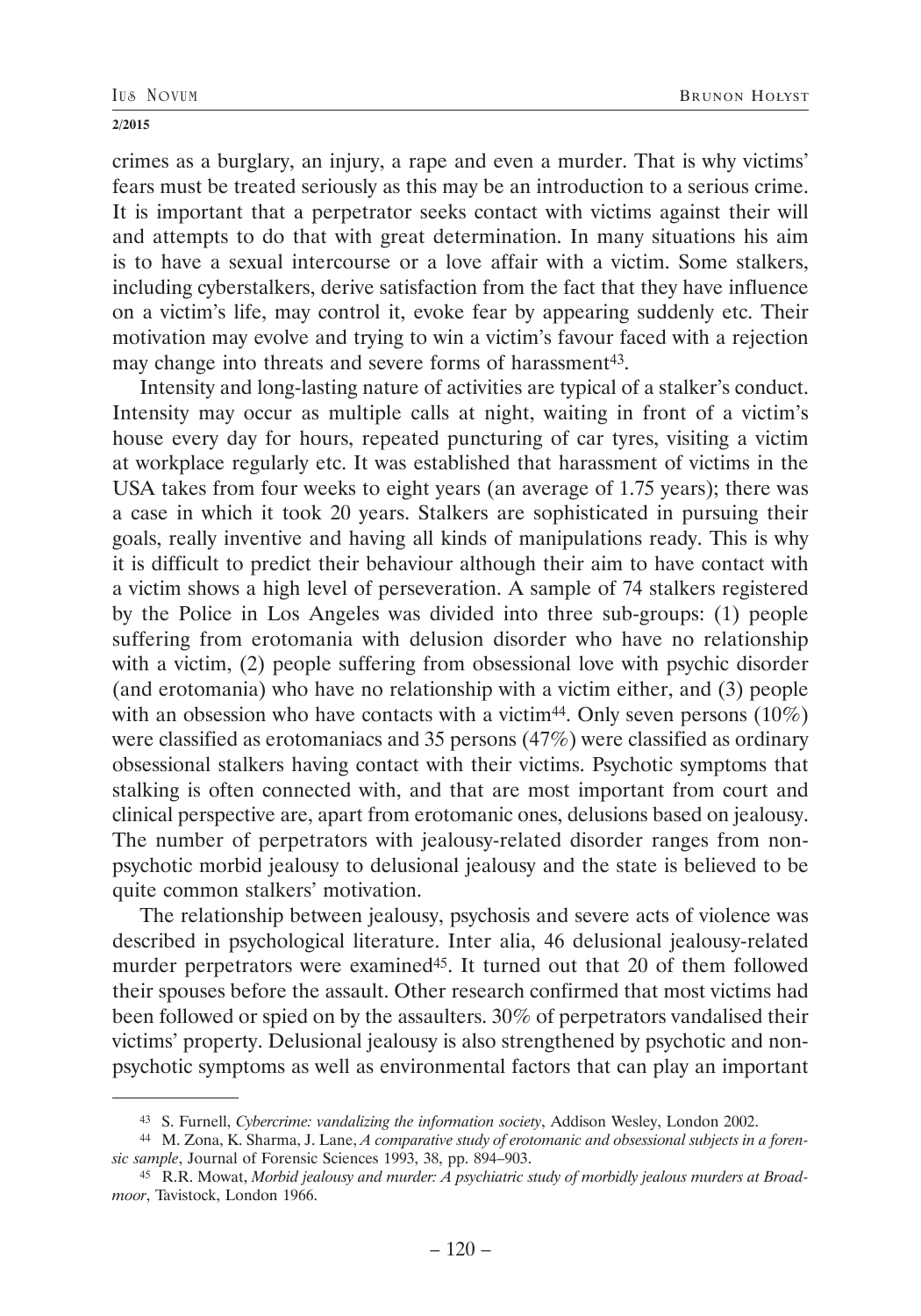role in perpetrator's behaviour<sup>46</sup>. Long before committing the crime of stalking, future perpetrators demonstrated the behaviour consisting in controlling and insulting their partners<sup>47</sup>. Former partners who committed stalking, more often than others, demonstrated the following behaviour: they found it difficult to look at things from the partner's point of view (87.7% of partners versus 57.8%) of spouses); they tried to provoke quarrels (83% vs. 45.3%); they were jealous or possessive (83.7% vs. 46.3%); they tried to limit their victims' contact with family and friends (77.1% vs. 32.2%); they insisted to know where their partners were all the time  $(80.7\% \text{ vs. } 34.4\%)$ ; they felt underestimated  $(85.5\% \text{ vs. } 40.9\%)$ ; they shouted at their partners or insulted them (88.5% vs. 44.5%); and they threatened their victims (92.2% vs. 33.1%).

A term "obsessional harassment" was proposed to refer to the key characteristics of stalking48. There were three reasons for that: (1) to support clinical examinations with the use of a clearly defined label, free of sensation; (2) to identify the most commonly occurring unlawful acts committed by stalkers; and (3) to explain obsession, which is an important cognitive and motivational component of stalking. An obsessional stalker is a person getting involved in abnormal or long-term harassment or threatening of a given person. A review of research into the issue of obsessional harassment by almost 200 perpetrators recorded by the police was conducted<sup>49</sup>. Obsessional stalkers demonstrated a much lower level of anti-social personality disorder than other convicts. A hypothesis was formulated that such people develop "narcissistic fantasies" linking them with objects, which is typical of exclusion from the real world and leads to shame and humiliation. They demonstrated various types of anti-social behaviour. The research confirmed earlier hypotheses that the people had had unsuccessful heterosexual relations for at least ten years before aberrational behaviour occurred. Perpetrators often abuse drugs and get addicted, and often show state of mind disorder. The occurrence of anti-social personality disorder established in earlier research was also confirmed.

There are hypotheses that stalking is connected with the styles of attachment people develop based on childhood experience. Healthy relations based on appropriate attachment do not cause inappropriate behaviour or actions in adult life. People with narcissistic and borderline types of personality are more likely to become stalkers because they get irritated easily<sup>50</sup>. At the same time, it is

<sup>46</sup> R. Tjaden, N. Thoennes, *Stalking in America: Findings form National Violence Survey*, National Institute of Justice, Washington 1998.

<sup>47</sup> N.S. Jacobson, J.M. Gottman, *Violent relationship*, Psychology Today 1998, no. 3–4, pp. 60–65.

<sup>48</sup> J.R. Meloy, S. Gothard, *Demographic and clinical comparison of obsessional followers and offenders with mental disorders*, American Journal of Psychiatry 1995, 152, pp. 258–263.

<sup>49</sup> J.R. Meloy, *Stalking (obsessional following). A review of some preliminary studies*, Aggression and Violence Behavior 1996, no. 1, pp. 147–162.

<sup>50</sup> W. Petheric, *Cyberstalking: obsessional pursuit and digital criminal*, http://www.trutv.com/library/ crime/criminal\_mind/psychology/cyberstalking/3.html (10.12.2013).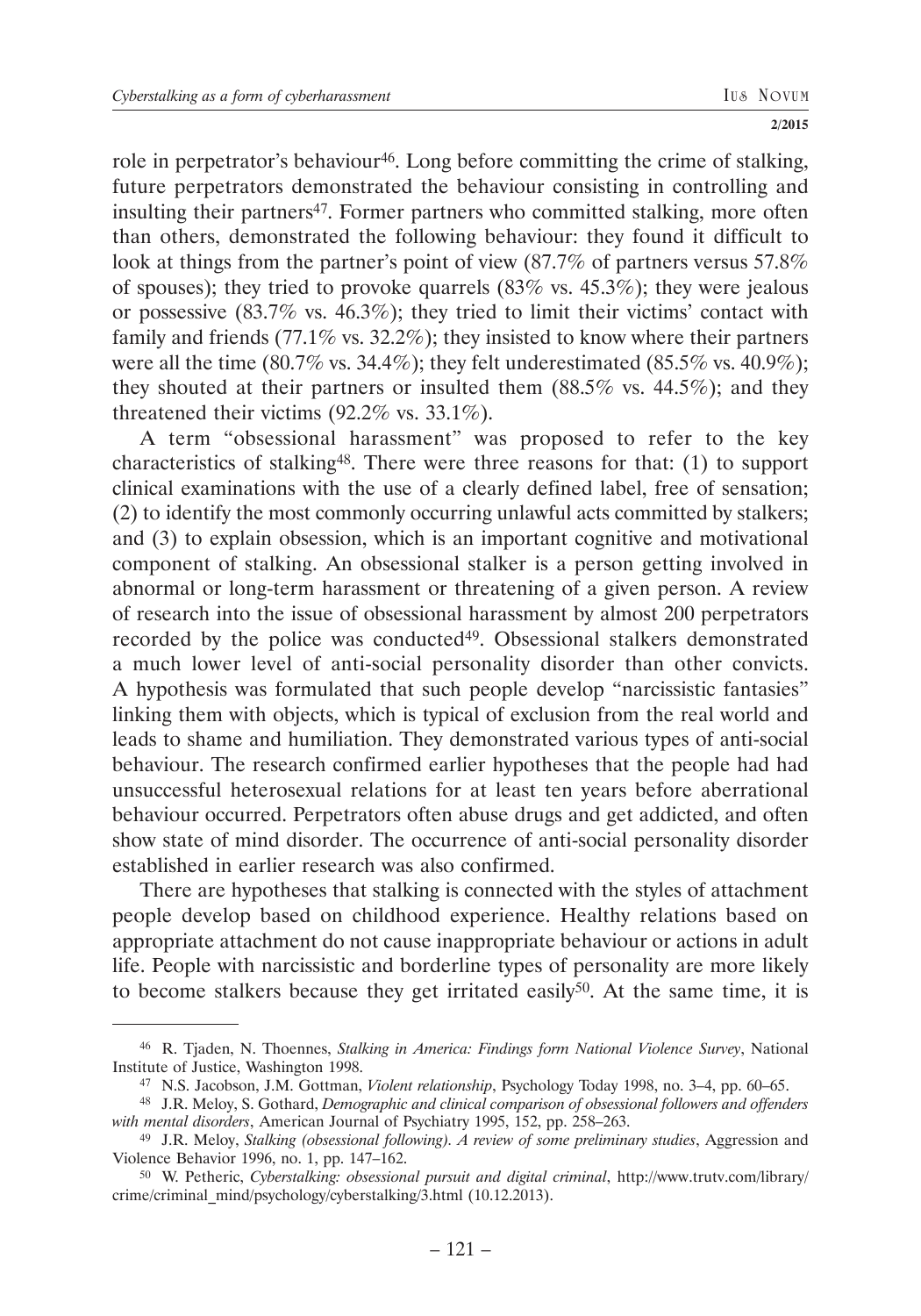highlighted that in case of stalking, one cannot speak of psychopathologies but only about personality types. As a result, nobody has described a personality profile of a typical stalker yet. The analysis of primary differentiation (making a nuisance in general) shows that such behaviour may be defined as stalking if it is intentional, occurs for at least thirty days and results in boundless fear. Analysis of secondary differentiation makes it possible to define stalking as a phenomenon that causes consequences in the psyche and relations with others (anxiety, sleep disorder, necessity of changing a telephone, work or place of residence) and "involves" the next of kin, family, friends, acquaintances and colleagues.

The analysis of a perpetrator's activities makes it possible to select a few types of stalkers' personality (psychological profiles). There are such types as: a rejected stalker – who harasses his victims in order to change or improve the state of rejection, e.g. as a result of divorce, separation or the end of a relationship with a partner; a resentful stalker – who harasses victims because of the feeling of harm, resentment and bitterness to a victim; he wants to induce fear and make a victim suffer; an intimacy seeker – who seeks close contact with a victim, wants to develop an intimate, close and loving relation with a victim who is, in his view, a long searched for kindred spirit and is convinced that it was their destiny to meet and be together; an incompetent suitor – who, despite poor social skills and in making advances to women, has an obsession or entitlement to develop an intimate relation with a victim who attracted his love interest; a predatory stalker – who spies on a victim in order to prepare a plan of a sexual assault; a simple obsessional stalker – who had a personal, close relationship with a victim before; although they had a short-term contact, e.g. a 'blind date', he acquires an obsessional conviction that he will be either with a person who does not want him or with nobody else; erotomaniac – who is convinced that a victim is fascinated with him and loves him, and even if the other person recedes, it is because of strong affection to him; a love obsessional stalker – who develops a love obsession to a victim and knows that the other person does not love him; most often such perpetrators suffer from a mental disorder, e.g. schizophrenia or mania and even try to combat the problem<sup>51</sup>. According to the National Organisation for Ending Violence Against Women, every stalker's activity resulting in a victim's feeling of fear and horror, and lost security belongs to the catalogue of stalking activities – conscious and malicious harassment of the beloved.

<sup>51</sup> J. Kosińska, *Prawnokarna problematyka stalkingu* [Legal-penal issue of stalking], Prokuratura i Prawo 2008, no. 10, pp. 45–46.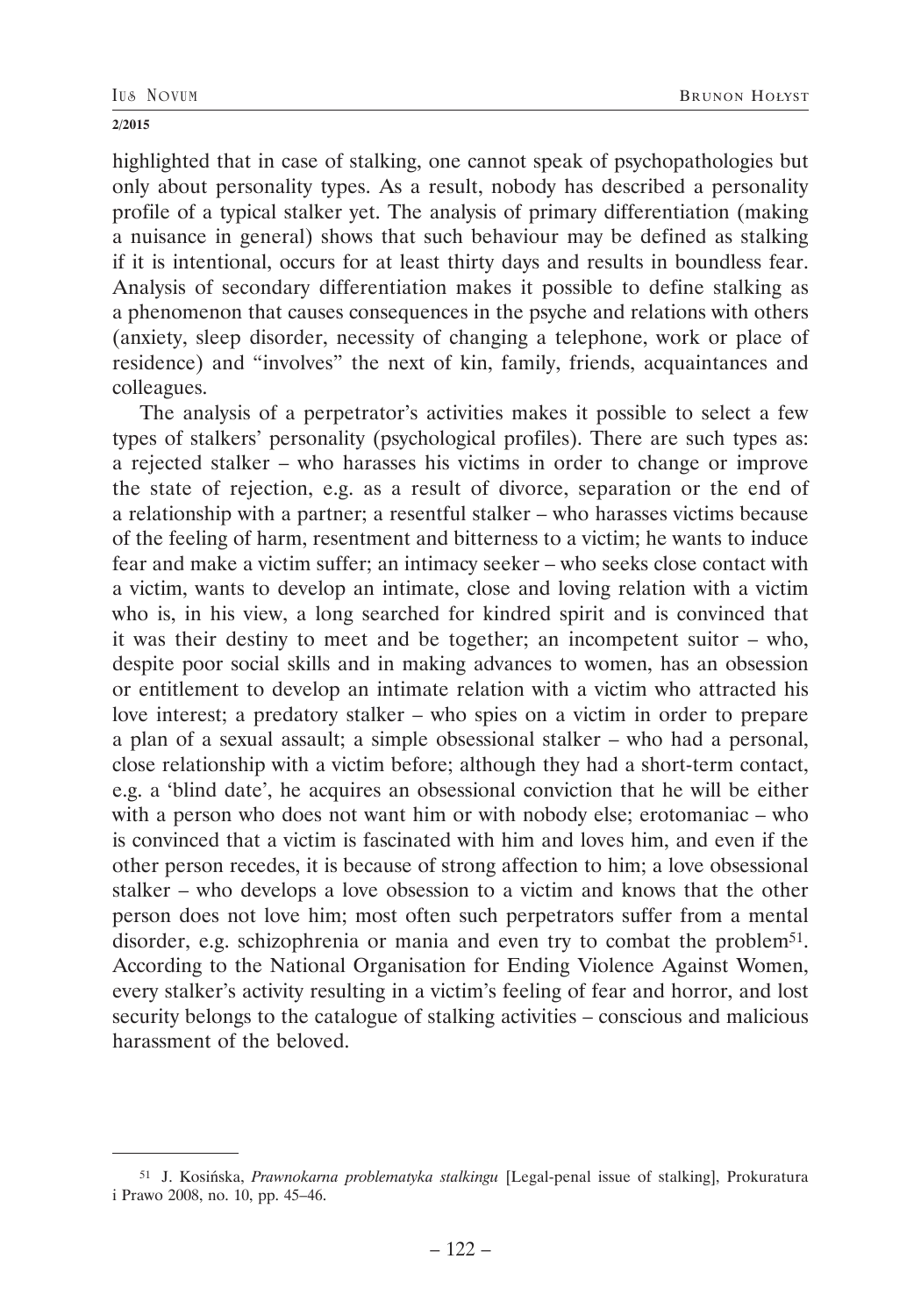# **4. Stalkers' motives behind their activities**

Stalking may be classified with the use of various criteria, e.g. taking into acco-unt stalkers' motives and psyche or the relationship between a perpetrator and a victim52. The following types of relationship are distinguished:

- 1. Victims having a close relationship with a perpetrator in the past. The contacts they had initiated obsessional behaviour in a stalker's psyche. They are mainly former partners or participants of sexual scandals but also a patient- -doctor relationship.
- 2. A victim comes from a stalker's broader social circle or had an accidental contact with a perpetrator. For example, a man meets a woman he has not known in his company yet and since that moment he complements her in the mistaken belief that they are meant for each other.
- 3. A victim is a public person who thanks to a medial image becomes a stalker's target.

Research into stalking and cyberstalking was also conducted among university students and with respect to children and youth. The research took into account both perpetrators' and victims' features and types of stalking in a sample of 13 persons in the age of 9–1853. The research results confirmed many findings concerning adults, including those that most young stalkers are males, most victims are females and about half of all stalking cases included threats towards victims. The share of cases with the use of violence was about 31%, the most common methods used by perpetrators were: physical contacts, letter writing and telephone calls. An examination of files carried out in a court in Massachusetts showed that 757 restrictive orders were issued in the period of only ten months towards young criminals in cases of threats, stalking and harassment. Other research into sexual harassment in American schools conducted by the American Association of University Women provides proofs that also schools are not free from stalking. Among 81% of students reporting sexual harassment at school, 7% were spied on, 37% were victims of gossiping and 23% avoided venues where they had been harassed<sup>54</sup>. Cyberstalking plays more and more important role in all the harassment activities<sup>55</sup>. Research may provide important information on factors preceding the occurrence of inappropriate behaviour and may facilitate early detection, combating, prevention and decreasing the risk. The research conducted so far made it possible to establish many victims' features and victim-

<sup>52</sup> B. Hołyst, *Psychologia kryminalistyczna* [Forensic psychology], Wyd. Prawnicze LexisNexis, Warszawa 2004, p. 636.

<sup>53</sup> J.T. Mc Cann, *Subtypes of stalking (obsessional following) in adolescents*, Journal of Adolescence 1998, 21, pp. 667–675.

<sup>54</sup> American Association of University Women, *Hostile hallways: the AAUW Survey on sexual harassment in American schools*, Washington DC, 1999.

<sup>55</sup> S. Kozak, *Patologie komunikowania w Internecie* [Pathologies of communicating on the Internet], Wyd. Difin, 2011, pp. 207–212.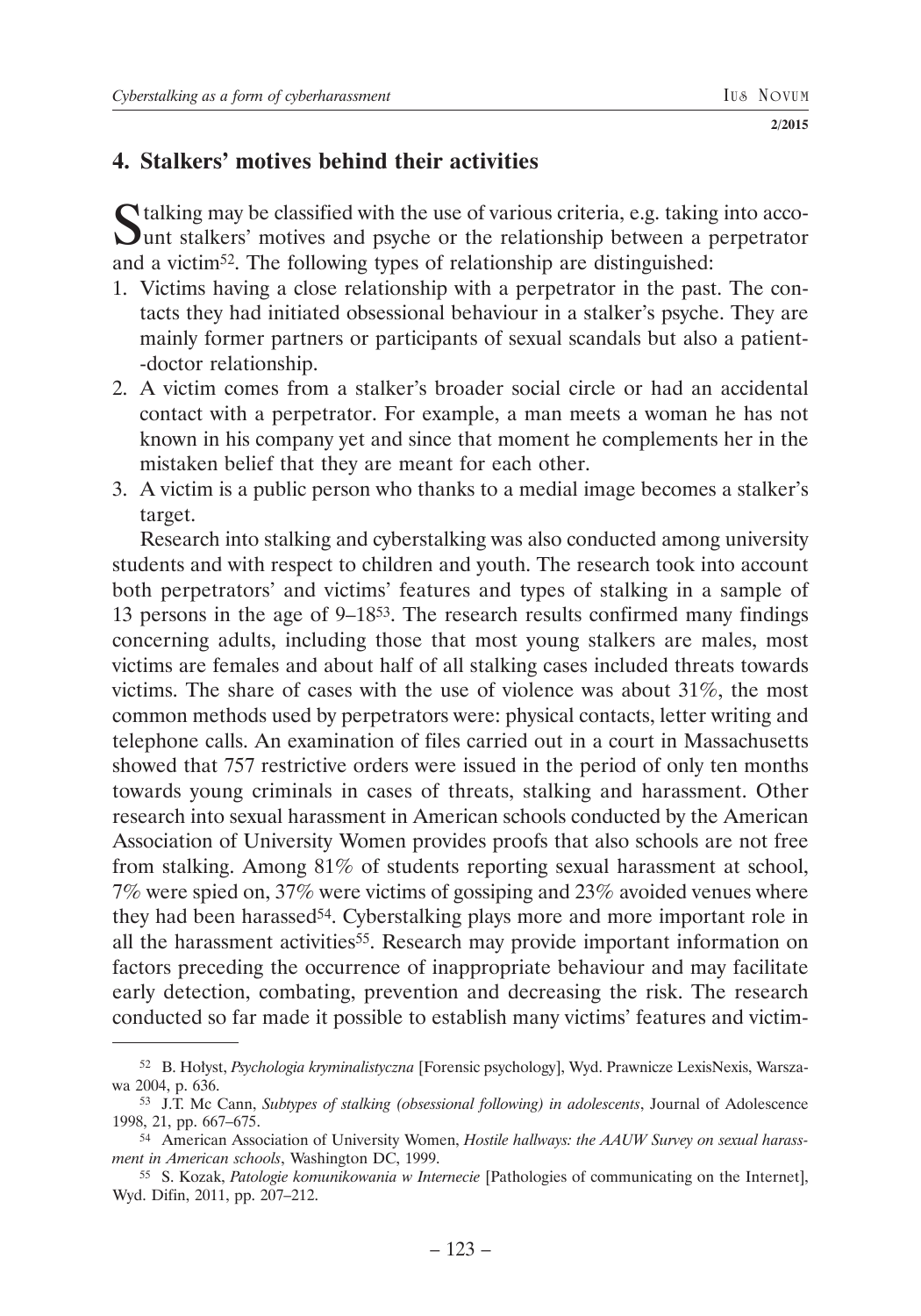perpetrator interactions. Research into a bigger sample would make it possible to establish differences between the psychosexual development of adolescents and adults and formulate hypotheses concerning young stalkers' behaviour when they become adults.

# **5. Stalking prevention**

For over ten years in the USA, there have been attempts to have control over stalking with the use of special forms of crisis management. In 1990, a special operational group of officers was established, which at first specialised in the protection of stars and then also ordinary citizens against stalking. The officers of Los Angeles Threat Management Unit cooperate with the scientists in the field of social sciences<sup>56</sup>. Efficient fight against stalking and its prevention require forensic, psychological and legal actions. Prevention is mainly to minimise the areas of assaults committed by obsessional fans. That is why the first step is the protection of anonymity of workplace and privacy in order to decrease the attractiveness of a person in the eyes of a perpetrator. It can be achieved, inter alia, by planning a certain way of presenting a prominent person in the media and specific strategies concerning contacts with fans. As celebrities receive a lot of emails, a special correspondence filtering programs should be installed to select email letters. In the first stage of correspondence analysis, special checklists are used to review the incoming mail. They should take into consideration special features of a vulnerable group, e.g. the fact that entertainment industry celebrities are sent love letters, and politicians – complaints and requests for help as well as letters with various political opinions of their authors. An example of a risk factor is the author's identification with a well-known criminal. There was a cyberstalking case in which a man with a sexual murderer personality harassed a woman. In the second stage of the analysis, it is recommended to thoroughly examine the motives behind the activities, personal features and possible alternative activities of a perpetrator. The motive behind a violent act may be a wish to draw the attention of the admired prominent person.

The victims of stalking, including cyberstalking, most often seek protection in the legal system, but legal measures, including court orders and police warnings, prove to be inefficient because perpetrators often ignore them. It was also established that the perpetrators who had demonstrated negative emotions and used violence when the obsessional tendencies intensified, posed the highest risk of committing acts of aggression towards their victims. The hypothesis of higher probability of acts of aggression on their part was also confirmed by the research

<sup>56</sup> L. McFarlane, P. Bocij, *An exploration of predatory behavior in cyberspace: Towards a typology of cyberstalkers*, http://firstmonday.org/htbin/cgiwrap/bin/ojs/index.php/fm/article/view/1076/996 (1.09.2003).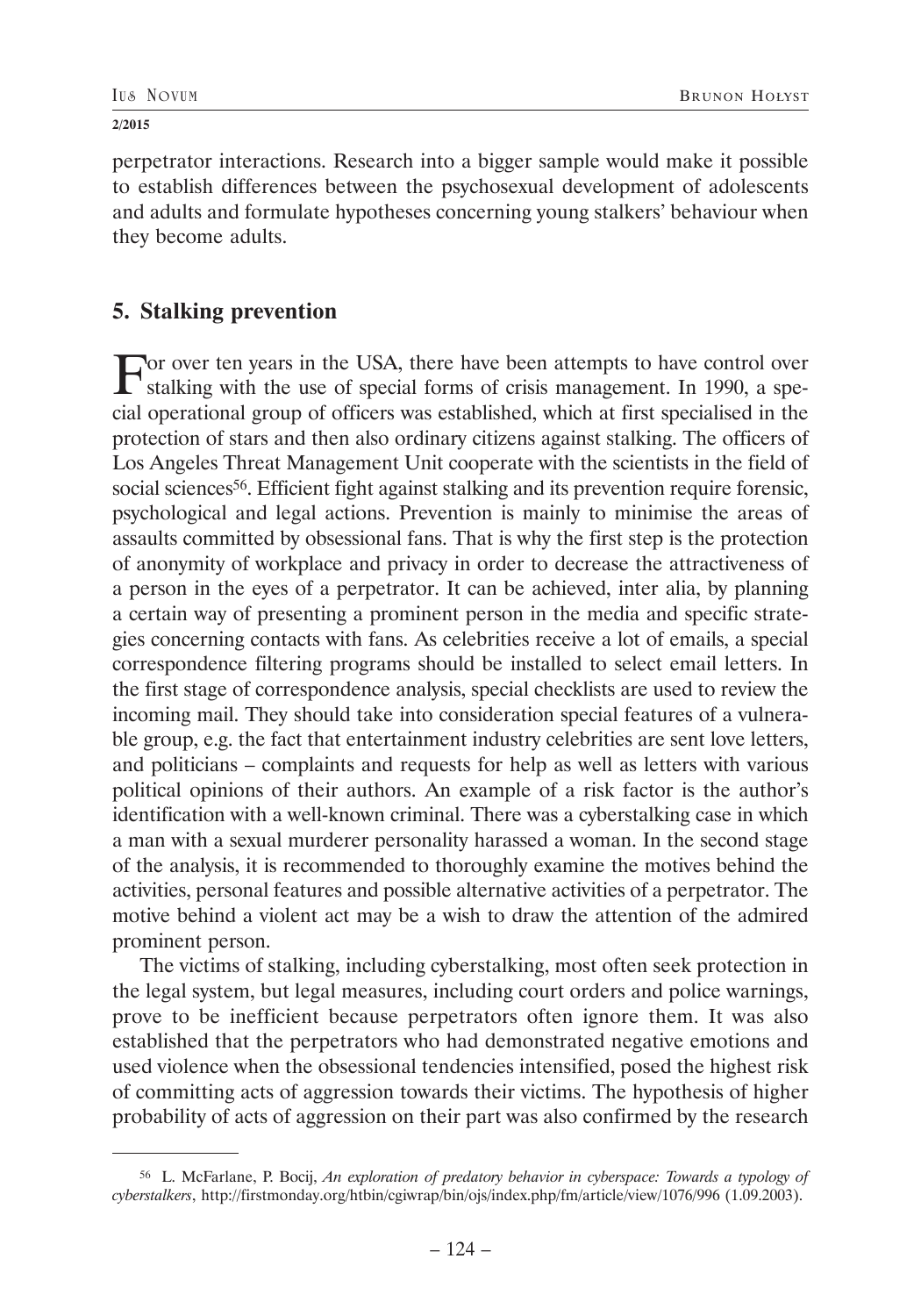conducted by P. Mullen, M. Pathe, R. Purcell and G. Stuart<sup>57</sup>. The discussed research made it possible to draw many conclusions concerning stalkers, inter alia, that:

- stalkers do not constitute a uniform group and only personal features of a given person may be important for the assessment of possible aggressive behaviour;
- victims' strategy most often consists in seeking legal assistance; ignoring stalkers is more common among young, courageous victims;
- 1/3 of victims decided to be confronted with stalkers but the method resulted in intensification of harassment rather than giving it up;
- although most stalkers use threats towards victims, this does not mean that they will be fulfilled. Similarly, indication of perpetrators' mental or personality disorder does not constitute the forecast of the use of violence by stalkers. Unlike in cases of harassment in real world, cyberstalking leaves many more

traces that can constitute grounds for conviction. Keeping logfiles by victims, an archive of messages, emails and short text messages, and billings confirming persistent attempts to have contact make it possible to establish guilt quickly and apply one of the above-mentioned regulations. Tips recommending that victims collect proofs of stalking are really valuable. They should record facts concerning venues and time of harassment, witnesses of these events, store texts and recordings on data collection devices, facsimiles, letters, emails etc.58 There are also other possibilities of protecting against cyberstalking, e.g. by searching messages with particular content sent to particular people. It is very important to be careful when exchanging information via the Internet. As it was mentioned earlier, a stalker leaves an "electronic trail" on the Internet, but detecting it requires adequate police training. However, the most important thing for efficient prosecution is the development of good legal grounds. The information obtained in recent years indicates that it is possible to deal with stalking in a professional way and achieve good results in combating this crime. It is certainly necessary to continue research into this issue. The acquired knowledge should also be used in these countries where the phenomenon of stalking did not use to be classified as a crime. It is also essential that well designed law regulate such an important sphere of interpersonal relations as communication in cyberspace, where millions of people contact each other using their genuine names and other personal data.

It is especially important to find an answer to the question how the threat of becoming a victim of cyberstalking can be prevented or eliminated. The question is especially important in case when an indefinite threat lurks around a potential victim and a perpetrator appears suddenly and disappears. One cannot forget that

<sup>57</sup> P. Mullen, M. Pathe, R. Purcell, G. Stuart, *A study of stalkers*, American Journal of Psychiatry 1999, 156, pp. 1244–1249.

<sup>58</sup> G.E. Wattendorf, *Stalking – investigating strategies*, FBI Law Enforcement Bulletin, March 2000, pp. 10–14.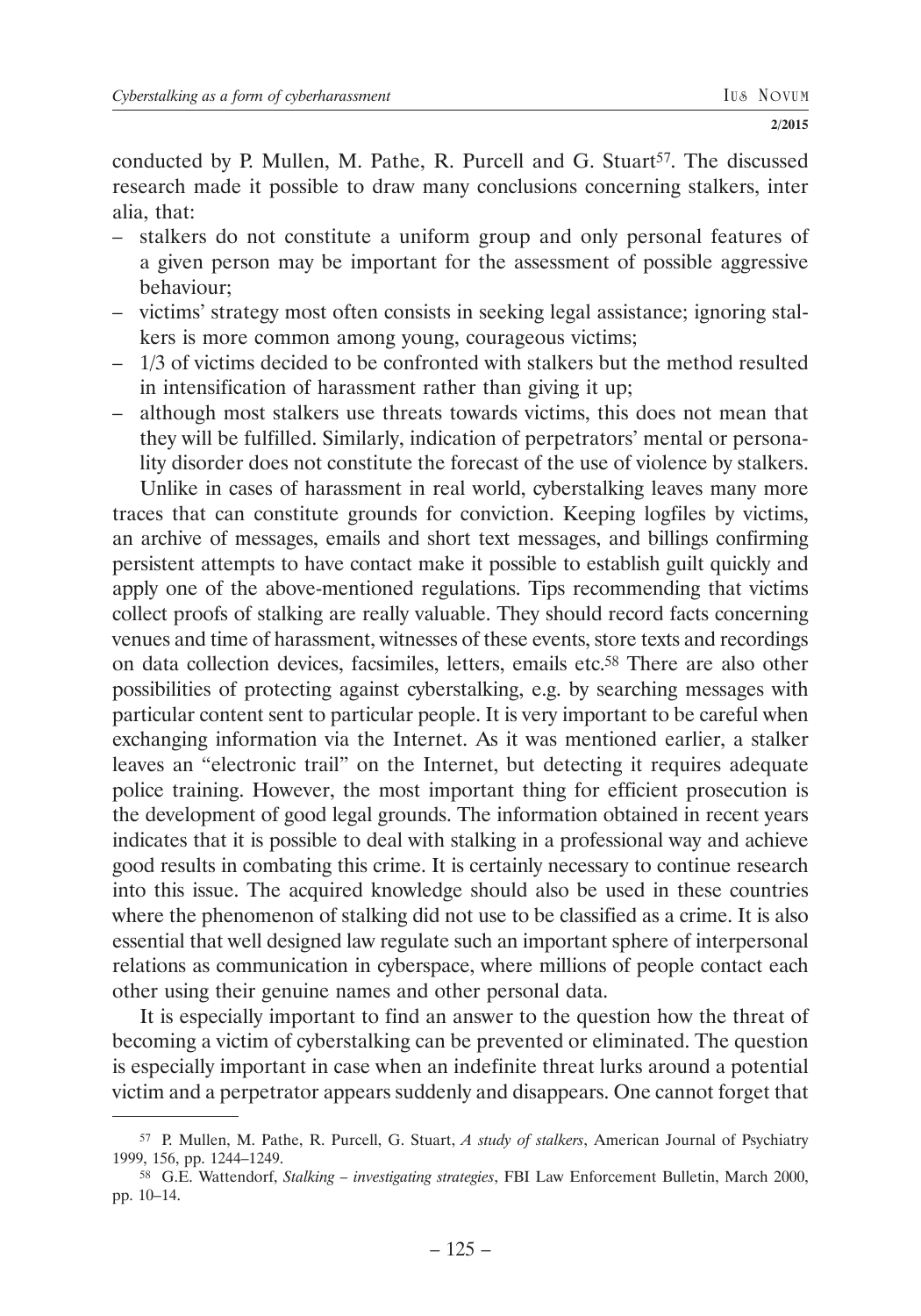one's own activities ensure, apart from increasing security, many psychological advantages, at least the reduction of the feeling of helplessness. Many activities against cyberstalking refer to the increased protection of the so-called sensitive data: keeping an address, a telephone number etc. secret<sup>59</sup>. It is emphasised that it is essential to collect facts that are important for court and documenting the occurrences of stalking and their details: time, venues, witnesses, messages on telephones (voice mail), facsimiles, letters, emails etc.

## **CYBERSTALKING AS A FORM OF CYBERHARASSMENT**

### **Summary**

The phenomenon of cyberstalking refers to the use of the Internet or other means of electronic communication in order to harass a person, a group of people or an organisation. It can cover a wide range of various types of activities having adverse effect on victims and harming them. Cyberstalking constitutes a form of stalking. Dangers that this form of violence carries were noticed for the first time in the USA in the early 1990, which resulted in the development of state and federal provisions regulating a series of a perpetrator's activities. Behaviour that is called cyberstalking relates to many different activities. They include, inter alia, false accusations aimed at ruining a victim's good name. These accusations are often published in various places on the web, such as blogs, social networking sites etc. Cyberstalkers collect different information about their victims and their families, friends, the surrounding etc. They search for this information on the Internet and sometimes hire specialists, e.g. private detectives. They monitor the behaviour of their victims on the web in real time (online), often attempt to steal their personal passwords and this way get access to personal information<sup>60</sup>. One of the manifestations of cyberstalking is encouraging other people to harm a victim – to this end, stalkers present a victim as a person guilty of many evil deeds, display a victim's personal data, photographs, address, telephone number etc. Cyberstalkers often present a victim as a person harassing them. Sometimes cyberstalking is expressed through infecting a victim's computer with viruses, and sometimes ordering – on a victim's behalf – various goods, such as erotic gadgets or pornographic magazines subscriptions, which are then delivered to a victim's house. In case of young people, cyberstalkers often seek to arrange real-life meetings with them.

<sup>59</sup> P. Bocij, *Cyberstalking: harassment in the Internet age and how to protect your family*, Praeger Press, Westport C.T., 2004.

<sup>60</sup> *Ibid.*, pp. 9–10.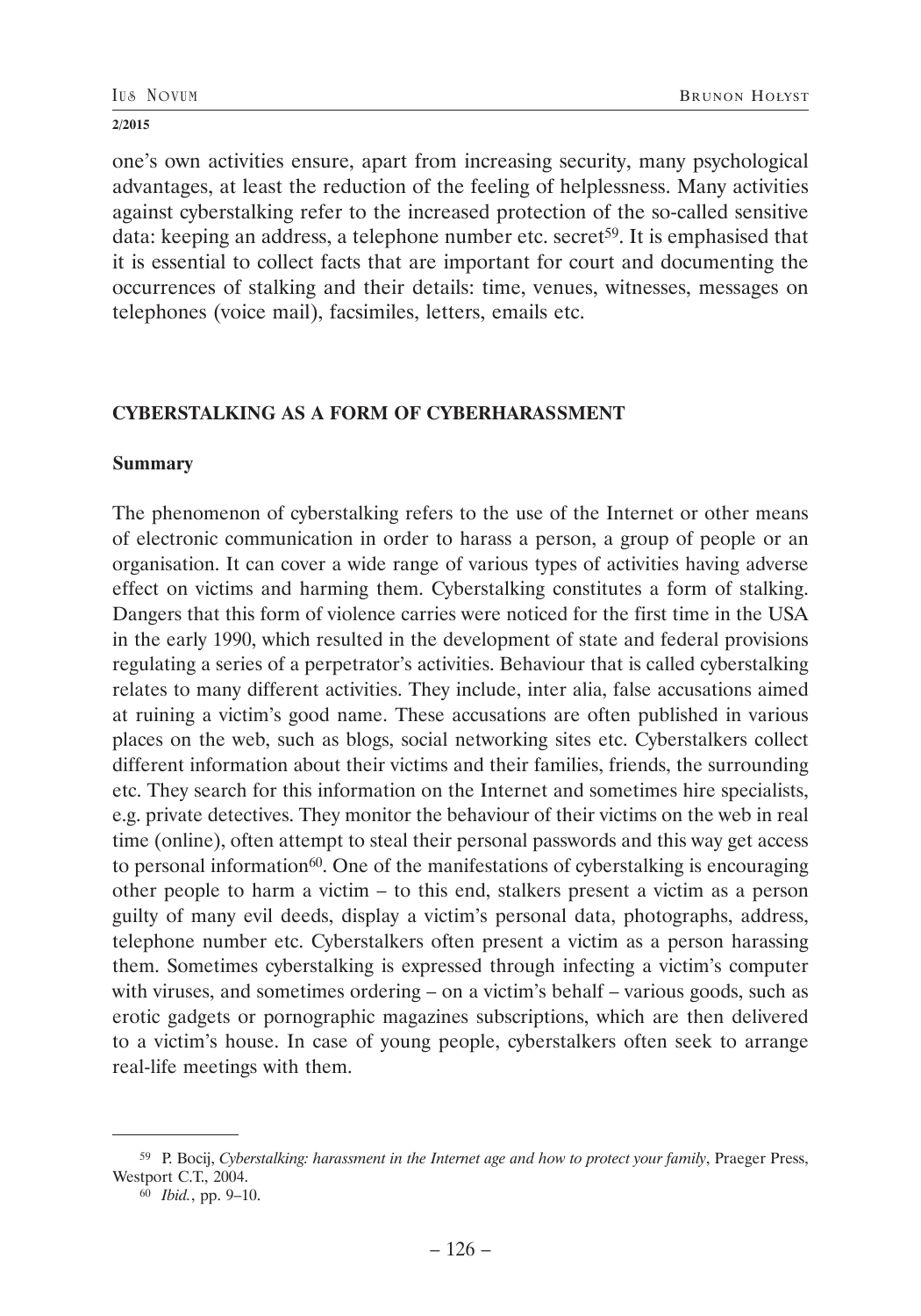## **CYBERSTALKING JAKO FORMA CYBERPRZEMOCY**

### **Streszczenie**

Zjawiskiem cyberstalkingu określa się wykorzystywanie Internetu lub innych środków komunikacji elektronicznej w celu nękania jednostki, grupy osób lub organizacji. Może obejmować szeroką gamę różnego rodzaju działań niekorzystnych dla ofiary i szkodzących jej. Cyberstalking stanowi jedną z form stalkingu. Niebezpieczeństwa, jakie niesie ze sobą ta forma przemocy, zostały dostrzeżone po raz pierwszy na początku lat dziewięćdziesiątych ubiegłego wieku w USA, w efekcie czego ciąg zachowań sprawcy został tam uregulowany zarówno w przepisach stanowych, jak i regulacjach federalnych. Zachowania określane mianem cyberstalkingu obejmują wiele specyficznych czynności. Należą do nich m.in. fałszywe oskarżenia, których celem jest zniszczenie dobrego imienia ofiary. Oskarżenia te bardzo często publikowane są w różnych miejscach sieci, takich jak blogi, serwisy społecznościowe itp. Cyberstalkerzy zbierają różnorodne informacje o swoich ofiarach, ich rodzinach, znajomych, otoczeniu itp. Poszukują tych informacji w Internecie, a niekiedy wynajmują w tym celu specjalne osoby, np. prywatnych detektywów. Sprawcy monitorują zachowania swoich ofiar w sieci na bieżąco (online), próbują często odkryć ich osobiste kody i w ten sposób zyskać dostęp do bardzo osobistych informacji. Jednym z przejawów cyberstalkingu jest zachęcanie innych osób do wyrządzania krzywdy ofierze – w tym celu przedstawia się ofiarę jako osobę winną wielu różnych negatywnych działań, prezentuje jej dane osobowe, fotografie, adres, numer telefonu itp. Bardzo często cyberstalkerzy przedstawiają ofiarę jako prześladowcę ich samych. Cyberstalking wyraża się niekiedy w zarażaniu oprogramowania komputerowego ofiary wirusami, a czasami w zamawianiu – rzekomo w imieniu ofiary – różnych dóbr, takich jak gadżety erotyczne, czy subskrybowanie pism pornograficznych, które są potem dostarczane do mieszkania ofiary. W przypadku ludzi młodych, cyberstalkerzy dążą często do aranżowania z nimi spotkań w świecie realnym.

# **L' HARCÈLEMENT ÉLECTRONIQUE EN TANT QUE LA FORME DU CYBER-VIOLENCE**

## **Résumé**

Le phénomène de l'harcèlement électronique est défini par emploi de l'Internet ou d'autres moyens de communication électronique afin d'oppresser un individu, un groupe de personnes ou une organisation. Il peut comprendre une large gamme de différentes actions difficiles pour la victime et nuisibles pour elle. L'harcèlement électronique est une des formes de l'harcèlement. Les dangers suivis par cette forme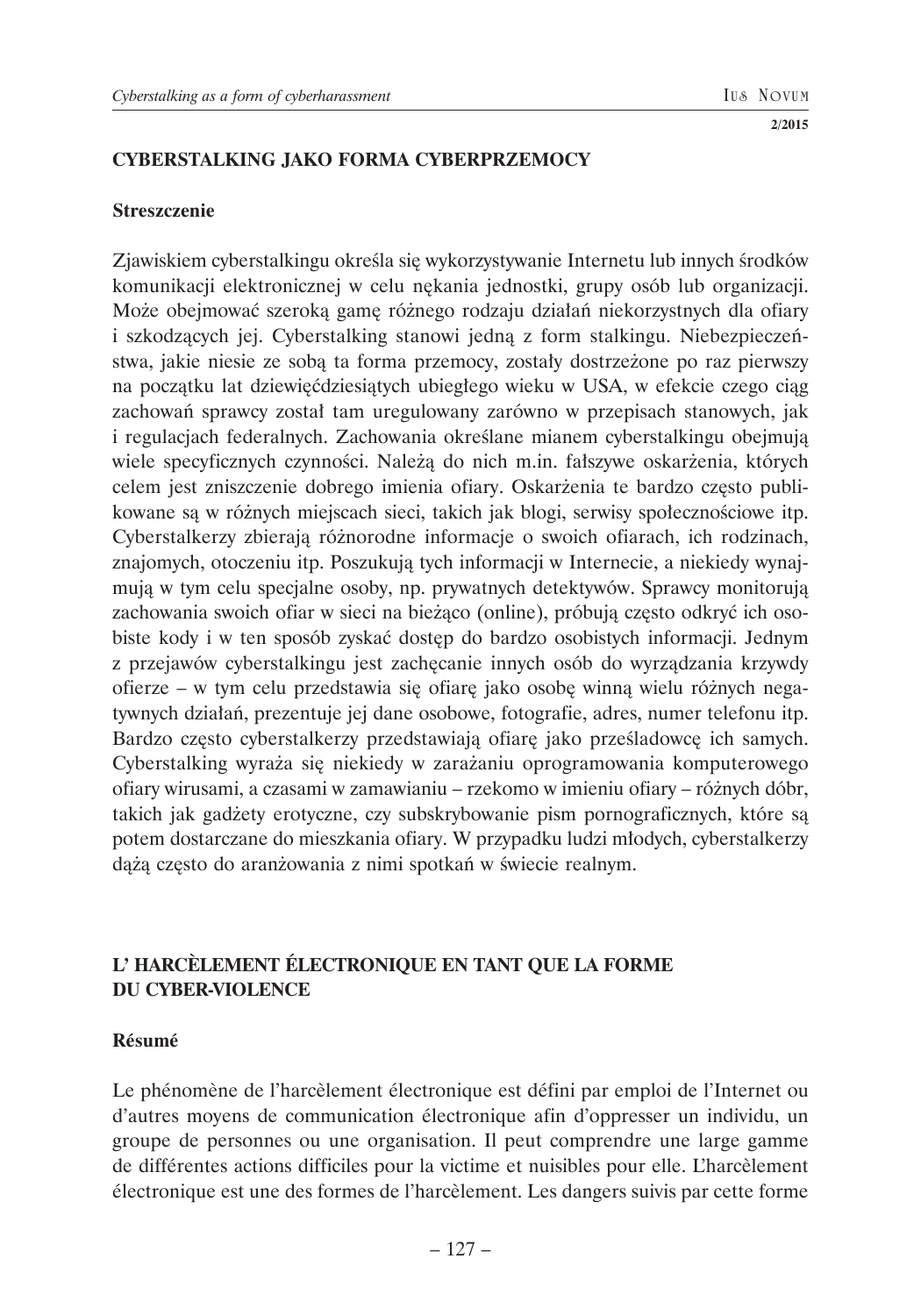d'oppression ont été remarqués pour la première fois au début des années 90 du siècle passé aux Etats Unis et en effet, la suite du comportement de l'actant y a été réglée aussi bien dans les droits d'états que dans les règlements fédéraux. Le comportement défini par le nom d'harcèlement électronique comprend plusieurs activités spécifiques. Y appartient entre autre les accusations fausses afin de détruire le bon nom de la victime. Ces accusations sont très souvent publiées dans les places différentes en ligne, comme par exemple les blogues, les réseaux sociaux etc. Les harceleurs électroniques ramassent les informations différentes sur leurs victimes, leurs familles, connaissances, entourage, etc. Ils cherchent ces informations à l'Internet et parfois même louent à ces fins des personnes spéciales, par exemple les détectives privés. Les exécuteurs suivent le comportement de leurs victimes en ligne, ils essaient souvent de découvrir leurs mots de passe personnels pour avoir accès aux informations très personnelles. L'un des exemples d'harcèlement électronique est l'invitation des autres pour faire des outrages à la victime – et pour acquérir ce but on présente la victime comme une personne qui a commis plusieurs actes négatifs, on publie ses données personnelles, les photos, l'adresse, les numéros de téléphone etc. Très souvent les harceleurs électroniques présentent la victime comme un oppresseur d'eux-mêmes. L'harcèlement électronique s'exprime parfois par la contamination du hardware de l'ordinateur de victime par le virus, ou parfois par commander – au nom de la victime soi-disant – de différents biens comme par exemple les gadgets érotiques ou l'abonnement de la presse pornographique qui sont livrés à domicile de la victime. Au cas des jeunes gens les harceleurs électroniques mènent très souvent à arranger leurs rencontres dans le monde réel.

## **КИБЕРСТАЛКИНГ КАК ФОРМА КИБЕРНАСИЛИЯ**

### **Резюме**

Явление киберсталкинга связано с использованием Интернета или других средств электронной коммуникации с целью преследования отдельного лица, группы лиц либо организации. Может охватывать широкую гамму разнообразных действий, нежелательных для жертвы и причиняющих ей вред. Киберсталкинг представляет собой одну из форм сталкинга. Опасности, вызываемые данной формой насилия, были замечены впервые в начале девяностых годов прошлого столетия в США, в результате чего ряд действий преступника был урегулирован как в положениях отдельных штатов, так и федеральных законах. Тип поведения, определяемый как киберсталкинг, предполагает совершение множества специфических действий. К ним относятся, в частности, ложные обвинения, целью которых является нанесение урона доброму имени жертвы. Подобные обвинения часто публикуются в различных сетевых локализациях, таких, как блоги, социальные сети и т.п. Киберсталкеры